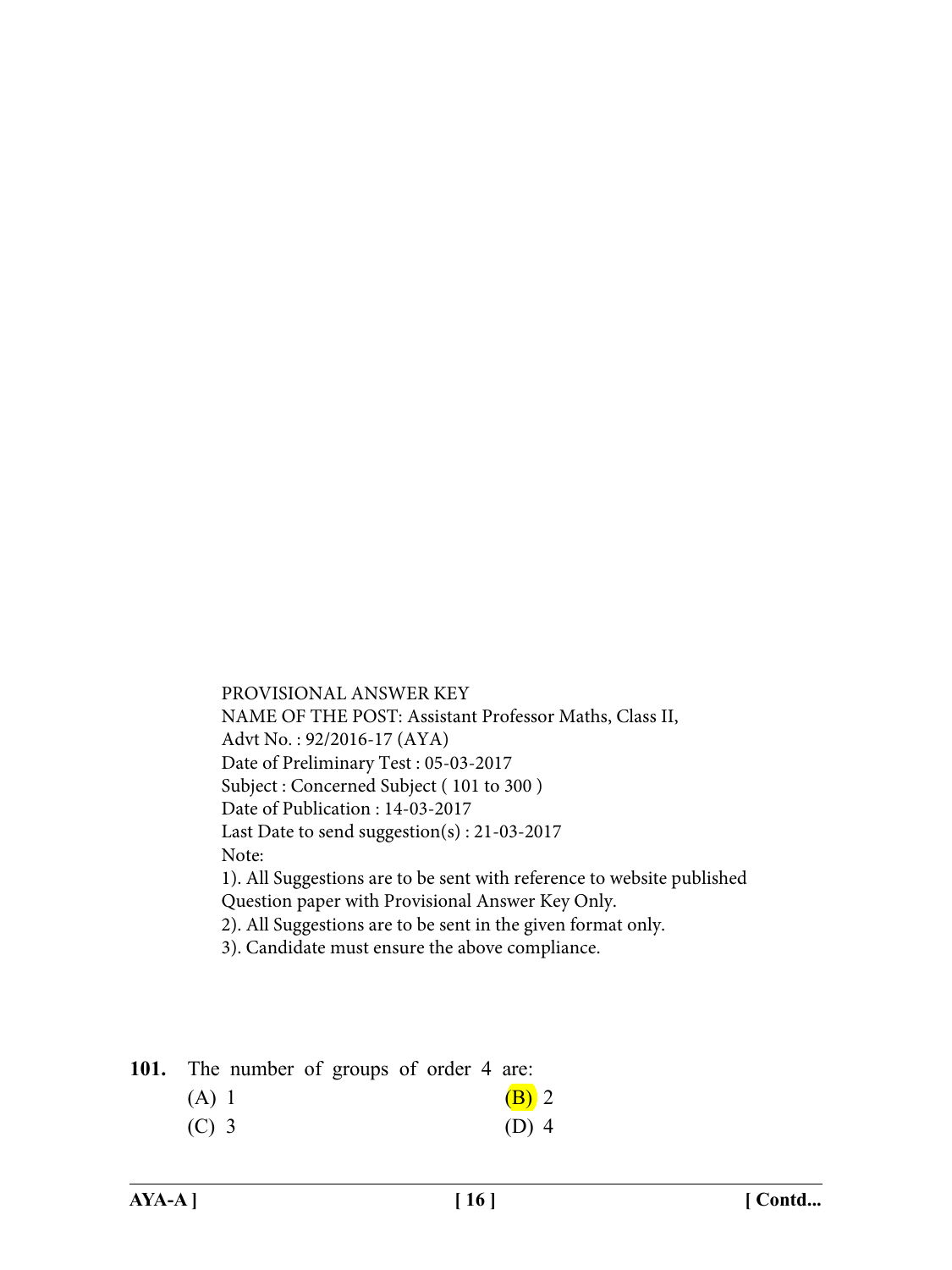**102.** If we denote the  $n^{th}$  term of the sequence 1/2, 2/3, 3/4,... by  $\{a_n\}$ , which one of the following is incorrect

(A) 
$$
a_n = \left\{ \frac{n}{n+1} \right\}, n \ge 1
$$
  
\n(B)  $a_n = \left\{ \frac{n+1}{n+2} \right\}, n \ge 0$   
\n(C)  $a_n = \left\{ \frac{n-9}{n-8} \right\}, n \ge 10$   
\n(D)  $a_n = \left\{ \frac{n-5}{n-4} \right\}, n \ge 5$ 

**103.** For each of the following sequences, which one of them is strictly increasing

(A) {cos(1/n)}, 
$$
n \ge 1
$$
  
\n(B) { $n^2-n$ },  $n \ge 0$   
\n(C) { $n(n-2)$ },  $n \ge 0$   
\n(D) {log<sub>e</sub>(1/n)},  $n \ge 1$ 

**104.** A field with four number of elements is given by the following: (A)  $\mathbb{Z}_4$  (B)  $\mathbb{Z}_4 \times \mathbb{Z}_2$ (C)  $\mathbb{Z}_2 \times \mathbb{Z}_4$  (D) None of these

**105.** Which of these sequences is bounded above? In each case  $n \geq 0$  if it makes sense, otherwise  $n \geq 1$ (A)  $\{(-1)^n/n\}$  (B)  $\{\sqrt{n}\}$ (C)  $\{e^n\}$  (D)  $\{\log_e n\}$ 

**106**. What is the limit of the increasing sequence  $a_n = (n-1)/n$ ,  $n \ge 1$ ? (A)  $1/2$  (B)  $2/3$  $(C)$  1 (D)  $\infty$ 

**107.** What is the limit of the increasing sequence  $a_n = \cos(1/n)$ ,  $n \ge 1$ ? (A)  $1/2$  (B)  $2/3$  $(C)$  1 (D)  $\infty$ 

**108.** Which of the following options are correct for the statements I and II? I. Every cyclic group is Abelian. II. Every Abelian group is cyclic.

 $(A)$  I only. (B) I and II only.

(C) II only. (D) None of the above.

**109.** What is the limit of the increasing sequence  $a_n = 1 + 1/2 + 1/4 + ... + 1/2^n$ ? (A) 3 (B) 2 (C) 1 (D)  $\infty$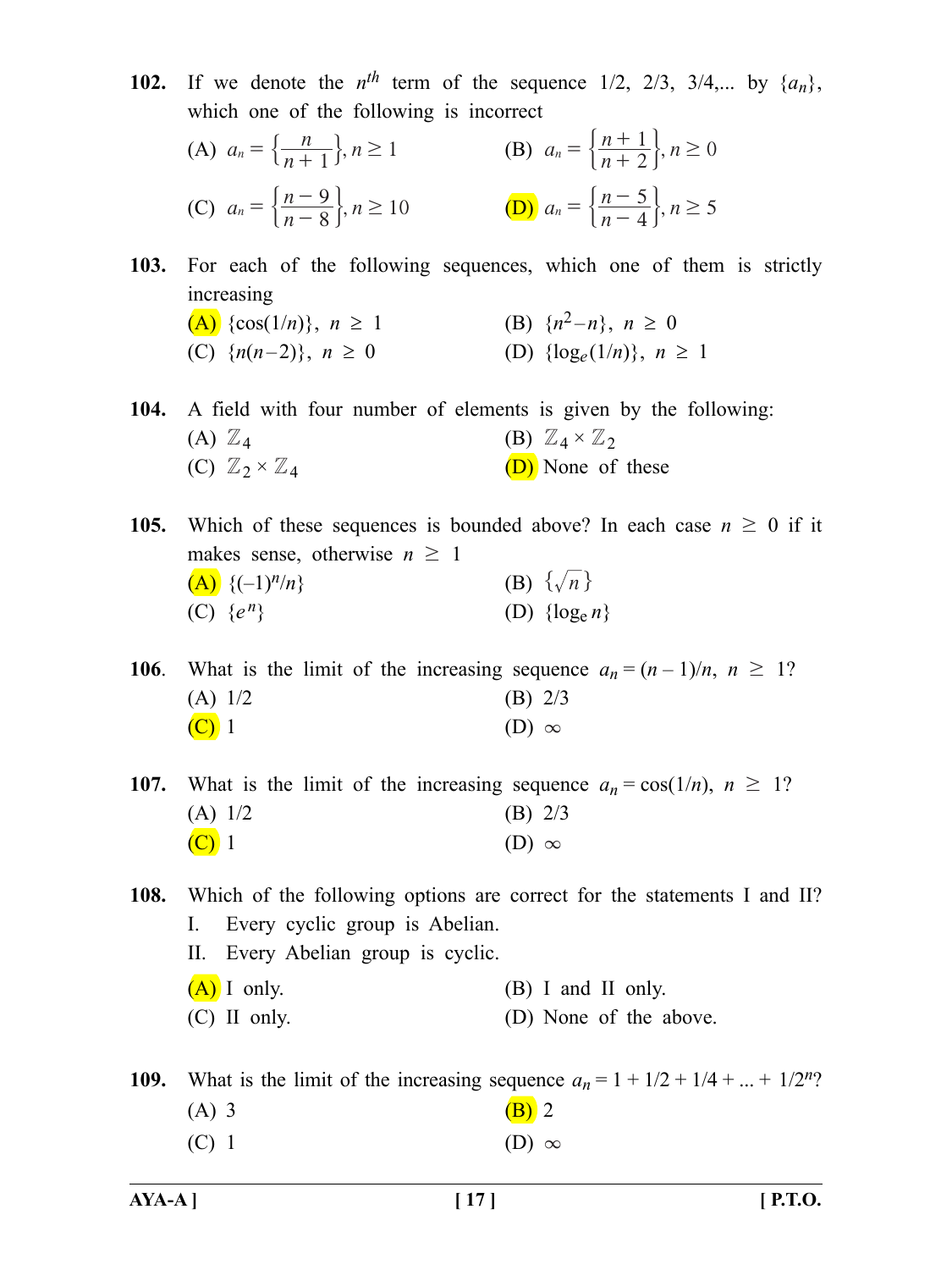**AYA-A ] [ 18 ] [ Contd... 110.** In order to prove that the sequence  $a_n = \left(1 + \frac{1}{2^n}\right)^2$ *n*  $\left(1 + \frac{1}{2^n}\right)$  has a limit, it suffices to prove that  $a_n$  is (A) either increasing or bounded above. (B) increasing and bounded above. (C) either decreasing or bounded below. (D) decreasing and bounded below. **111.** Which one of the following statement is true about a monotone sequence {*an*}? (A) it is increasing for all n. (B) it is decreasing for all n. (C) if it is bounded it has a limit.  $(D)$  all of the above. **112.** Which one of the following is not a bounded monotone sequence (A)  $1/n$  (B)  $\sin(1/n)$  $(C) \log_e(1/n)$  (D)  $(-1)n$ **113.** If  $|a| \ge 2$  and  $|b| \le 1/2$ , then  $|a + b|$  has a lower estimate as (A)  $1/2$  (B) 1 (C)  $3/2$  (D) 2 **114.** The limit of  $a_n = \int_0^2 \sin^n x \, dx$  (as *n*  $=\int_0^2 \sin^n x \, dx$  (as  $n \to \infty$  $\int_0^{\frac{\pi}{2}} \sin^n x \, dx$  (as  $n \to \infty$ ) is (A) 0 (B)  $\pi/2$ (C)  $\pi$  (D)  $\infty$ **115.** The limit of  $a_n = \int_0^2 x^n (1 - x)^n dx$  (as  $n \to \infty$ )  $=\int_0^{\frac{\pi}{2}} x^n (1-x)^n dx$  (as  $n \to \infty$ ) is (A) 0 (B)  $\log_e n$  $(C)$   $e^n$  (D)  $\infty$ **116.** Which one of the following is true about  $\Sigma 1/n^p$ (A) converges if  $p > 1$  (B) diverges if  $p \le 1$  $(C)$  both A and B are true (D) A is true and B is false **117.** Which one of the following diverges (A)  $\sum_{n=2}^{\infty} \frac{1}{n^3 - 2n + 1}$  $n=2$   $n^3-2n+$  $\sum_{n=2}^{\infty} \frac{1}{n^3 - 2n + 1}$  **(B)**  $\sum \sqrt{\frac{4n}{n^2 + 1}}$ 1  $\sum \sqrt{\frac{4n}{n^2+1}}$ (C)  $\sum \sqrt{\frac{n}{n^2 - 4}}$  (D)  $\sum \frac{n}{n}$  $\sum \frac{n}{n^2+1}$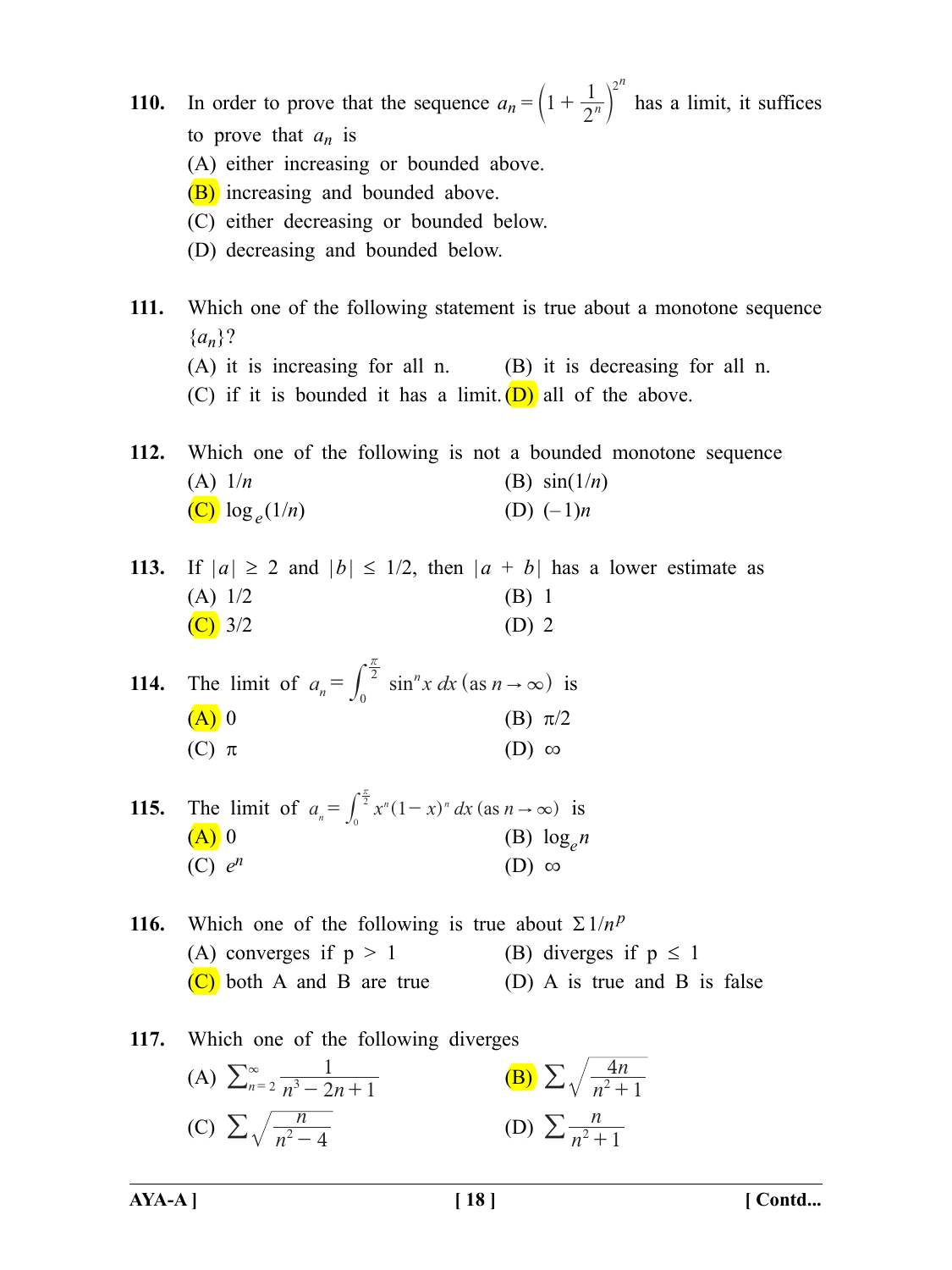**118.** Which one of the following converges

(A) 
$$
\sum \frac{(-1)^n}{\sqrt{n}} \qquad \qquad \text{(B) } \sum (-1)^n \frac{n}{n+2}
$$
  
(C) 
$$
\sum (-1)^n \frac{\cos n\pi}{n} \qquad \qquad \text{(D) None of the above}
$$

**119.** Which one of the following is true about  $\sum_{n=1}^{\infty} \frac{x^{2n}}{2^n n}$ 2*n n n* 2  $\sum_{n=1}^{\infty}$ 

- (A) converges for  $|x| < \sqrt{2}$  (B) diverges for  $|x| > \sqrt{2}$ 
	-
	- (C) both A and B are true. (D) None of the above.
- **120.** Which one of the following is true about the function  $f(x) = |x|, x \in \mathbb{R}$ ?
	- (A) is increasing
	- (B) is decreasing
	- (C) neither increasing nor decreasing
	- (D) data is insufficient to conclude

**121.** Which one of the following is true about the function

 $f(x) = x^n$ ,  $n \in \mathbb{N}$  and  $x \in \mathbb{R}$ ?

- (A) is increasing.
- (B) is decreasing.
- (C) neither increasing nor decreasing.
- (D) data is insufficient to conclude.

**122.** Laplace's equation in two variables  $\frac{\partial^2 u}{\partial x^2}$ *y*  $\frac{2u}{x^2} + \frac{\partial^2 u}{\partial y^2} = 0$ 2 2  $\partial$  $\partial$  $+\frac{\partial^2 u}{\partial y^2} = 0$  is classified as

- (A) Elliptic. (B) Hyperbolic.
- (C) Parabolic. (D) None of these.

**123.** The kernel K(*x*, *y*) of the integral equation  $f(x) = \phi(x)\lambda \int_0^x e^{x-y} \phi(y) dy$ is given by (A)  $e^{x+y}$  (B)  $e^{x-y}$ (C)  $e^{-x-y}$  (D) None of these.

**AYA-A ] [ 19 ] [ P.T.O.**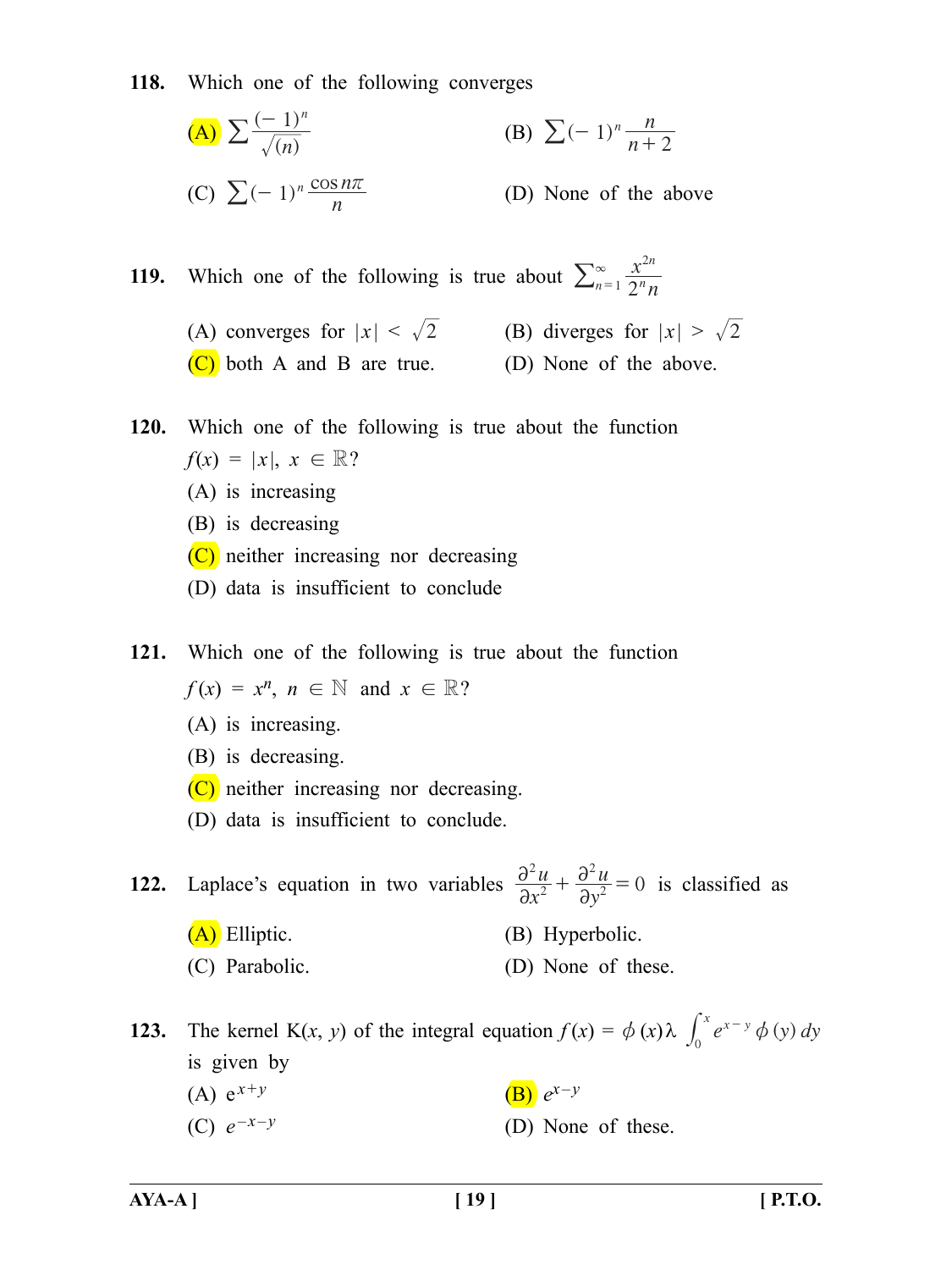**124.** The solution of the integral equation  $y(x) = x + \int_0^x (x - t) y(t) dt$  is  $\left(\mathbf{A}\right) \frac{1}{2} (e^{x} - e^{-x})$  $\frac{1}{2}(e^x - e^{-x})$  (B)  $\frac{1}{2}(e^x + e^{-x})$ (C)  $\frac{1}{2} (\cos x - \sin x)$  (D) None of these.

**125.** The maximum of  $xy^2z^2$  subject to the constraint  $x + y + z = 12$  is (A)  $(0,0,0)$  (B)  $\left(\frac{12}{5}, \frac{24}{5}\right)$ 5 24  $\left(\frac{12}{5}, \frac{24}{5}, \frac{24}{5}\right)$ (C)  $\left(\frac{12}{5}, \frac{24}{5}\right)$ 5 24 5 (D) data is insufficient to conclude.

**126.** The functional  $I(y) = \int_0^1 y(x) dx$  has minimal value for the following function *y*: (A)  $y = x^3$  (B)  $y = x^2$ (C)  $y = x$  (D)  $y = e^x$ 

**127.** Which one of the following are semi–infinite closed intervals (A)  $(a, b]$ ,  $[a, b)$  (B)  $[a, \infty)$ ,  $(-\infty, a]$ (C)  $(a, \infty)$ ,  $(-\infty, a)$  (D)  $(-\infty, \infty)$ 

**128.** Which one of the following is false about the improper integral  $\int_0^\infty e^{kx} dx$  $\int_0^\infty e^{kx} dx$  where  $x \in \mathbb{R}$ ? (A) converges to  $-1$  for  $k < 0$  (B) converges to  $-1/k$  for  $k < 0$ (C) diverges for  $k > 0$  (D) diverges for  $k = 0$ 

**129.** Which one of the following improper integrals diverges?

(A) 
$$
\int_{2+}^{4} \frac{dx}{\sqrt{x-2}}
$$
  
\n(B)  $\int_{0}^{1-} \frac{dx}{1-x^2}$   
\n(C)  $\int_{0}^{\infty} \frac{x^2 dx}{1+x^3}$   
\n(D)  $\int_{0}^{\infty} \frac{e^{-x^2}}{\sqrt{x}} dx$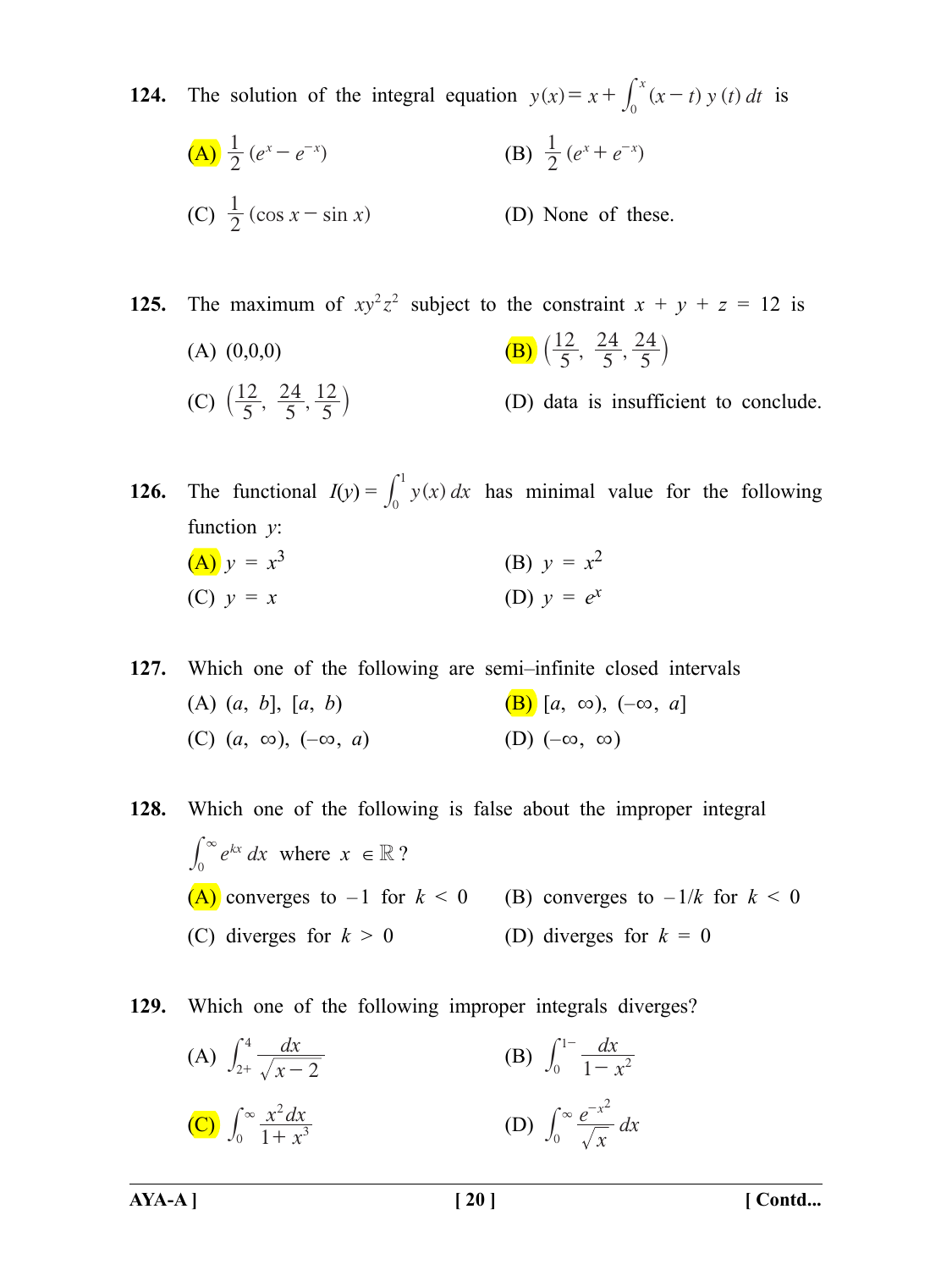**130.** Which one of the following is false about the sequence of functions  $f_n(x) = \frac{1}{n} \sin(nx)$  where  $f(x) = \lim_{n \to \infty} f_n(x)$ ? (A)  $f(x)$  is a continuous function (B)  $\lim f_n(x)$  converges uniformly to the function  $f(x)$ (C)  $f'(x) = \lim_{n \to \infty} f'_n(x)$ (D) the sequence of functions  $f''_n(x)$  does not converge

**131.** The residue of the complex valued function  $f(z) = -\frac{1}{z}$  at the origin is (A) 0 (B) 1 (C) –1 (D)  $\frac{1}{2}$ 

**132.** The radius of the convergence of the power series  $f(z) = \sum_{n=0}^{\infty} z^{n^2}$ , where  $z \in \mathbb{C}$  is

| $(A)$ 0 | $(B)$ 1           |
|---------|-------------------|
| $(C)$ 4 | (D) $\frac{1}{2}$ |

**133.** Suppose  $(X, d)$  and  $(Y, e)$  are metric spaces and  $\phi: X \rightarrow Y$ . Then  $\phi$  is called an isometry or isometric map if, and only if,  $(\bf{A})$  *e*( $\phi$  (*a*),  $\phi$ (*b*)) = *d*(*a*, *b*)∀*a*, *b* ∈ X (B)  $e^{(\phi(a),b)} = d(\phi(a),b) \ \forall a, b \in X$ (C)  $e(a,b) = d(\phi(a), \phi(b)) \ \forall a, b \in X$ (D) None of the above

**134.** If X is a metric space and A and B are subsets of X for which  $A \subseteq B$ then

- (A) diam(A) < diam (B)  $(B)$  diam(A)  $\leq$  diam (B)
- (C) diam(A) > diam (B) (D) diam(A)  $\geq$  diam (B)

| 135. Suppose S is a subset of $\mathbb R$ Then                |                               |
|---------------------------------------------------------------|-------------------------------|
| $(A)$ diam(S) = sup(S) - inf(S) (B) diam(S) = sup(S) + inf(S) |                               |
| (C) diam(S) = sup(S) $\times$ inf(S)                          | (D) diam(S) = sup(S) / inf(S) |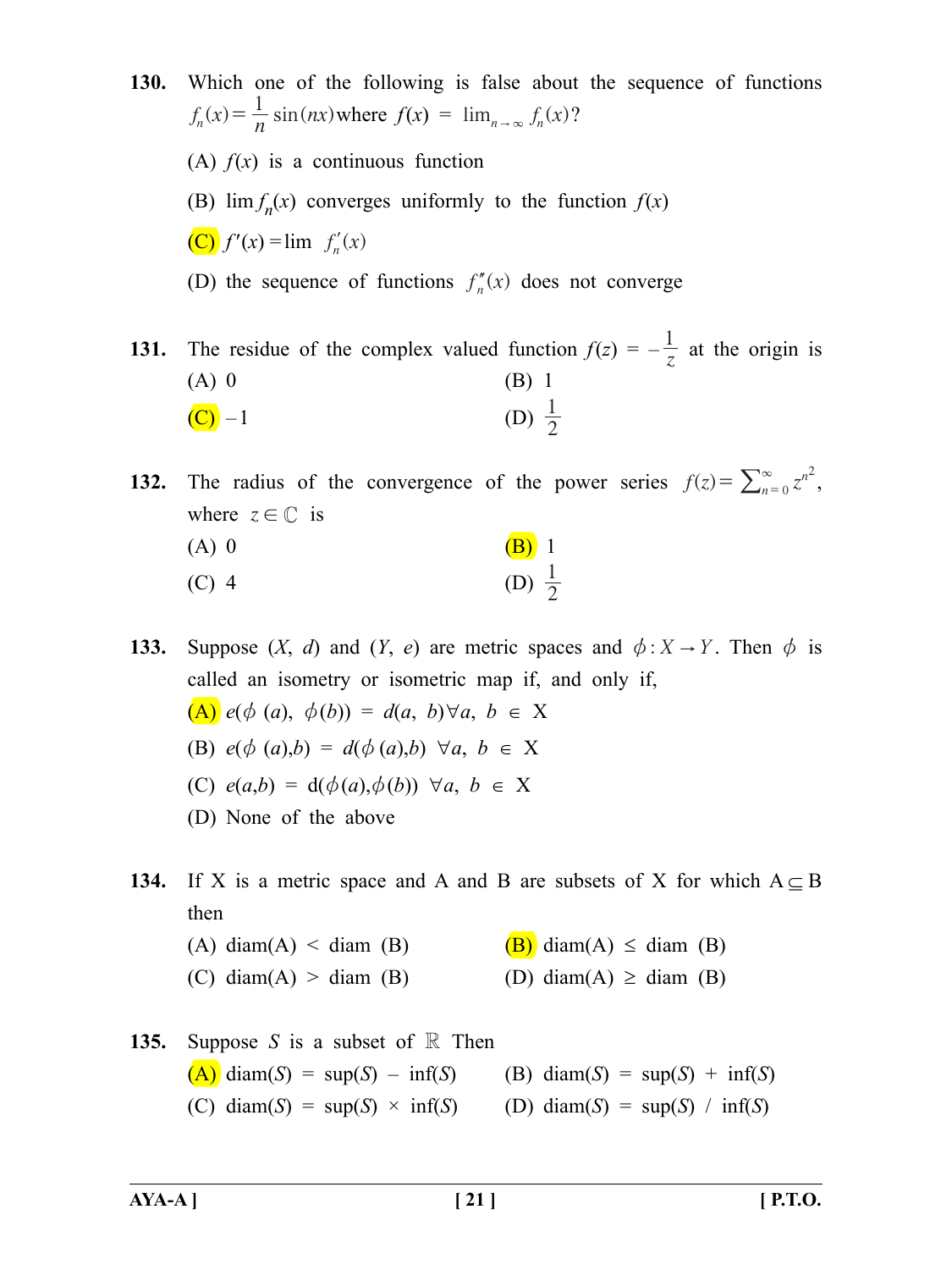**136.** Suppose *X* is a metric space. The distance from any point of *X* to a non–empty subset of *X* is non negative real number. Since, we define inf( $\phi$ ) to be  $\infty$ , then it follows that (A) dist(*x*,  $\phi$ ) = 0  $\forall x$ . (B) dist(*x*,  $\phi$ ) =  $\infty$   $\forall x$ . (C) dist $(x, \phi)$  does not exist. (D) data insufficient to conclude.

## **137.** Suppose  $x \in \mathbb{R}$  and  $x \in \mathbb{R}^+$  and  $\mathbb{Q} \cap (x, x + r) \neq \emptyset$ , it follows that (A) dist(x,  $\mathbb{Q}$ ) < *r* (B) dist(x,  $\mathbb{Q}$ ) = 0 (C) dist( $x, \mathbb{R} \setminus \mathbb{Q}$ ) < *r* (D) All of the above.

**138.** Suppose *S* is a subset of R, then which one of the following is a false statement? (A) dist(*z*, *S*)  $\leq$  |*z* – sup *S*| with equality if  $z \geq$  sup *S* (B) dist(*z*, *S*)  $\geq$  |*z* – inf *S*| with equality if  $z \leq \inf S$ (C) if sup  $S \in \mathbb{R}$ , then dist(sup *S*, *S*) = 0 (D) if inf  $S \in \mathbb{R}$ , then dist(inf *S*, *S*) = 0

**139.** Suppose *X* is a metric space,  $x \in X$  and *A* and *B* are non empty subsets of *X* for which  $A \subseteq B$ , then which of the following statement is true? (A) dist(x, B)  $\leq$  dist(x, A)

- (B) dist(x, A)  $\leq$  dist(x, B) + diam(B)
- (C) diam(B)  $\geq$  diam(A)
- (D) All of the above
- **140.** Which of the following statement is false for the set  $\mathbb{Z}_n$ ? (A)  $\mathbb{Z}_n$  is a cyclic group (B)  $\mathbb{Z}_n$  is a field if and only if n is prime number (C)  $\mathbb{Z}_n$  is an Abelian group
	- (D) None of these
- **141.** Suppose *X* is a metric space,  $z \in X$  and *S* is a subset of *X*. Then *z* is called an accumulation point (also known as limit point) of *S* in *X*, if and only if,
	- (A) dist (*z*, *X*) = 0 (B) dist (*z*,  $X \setminus \{z\}$ ) = 0
	- (C) dist (*z*, *S*) = 0 (D) dist (*z*,  $S \setminus \{z\}$ ) = 0.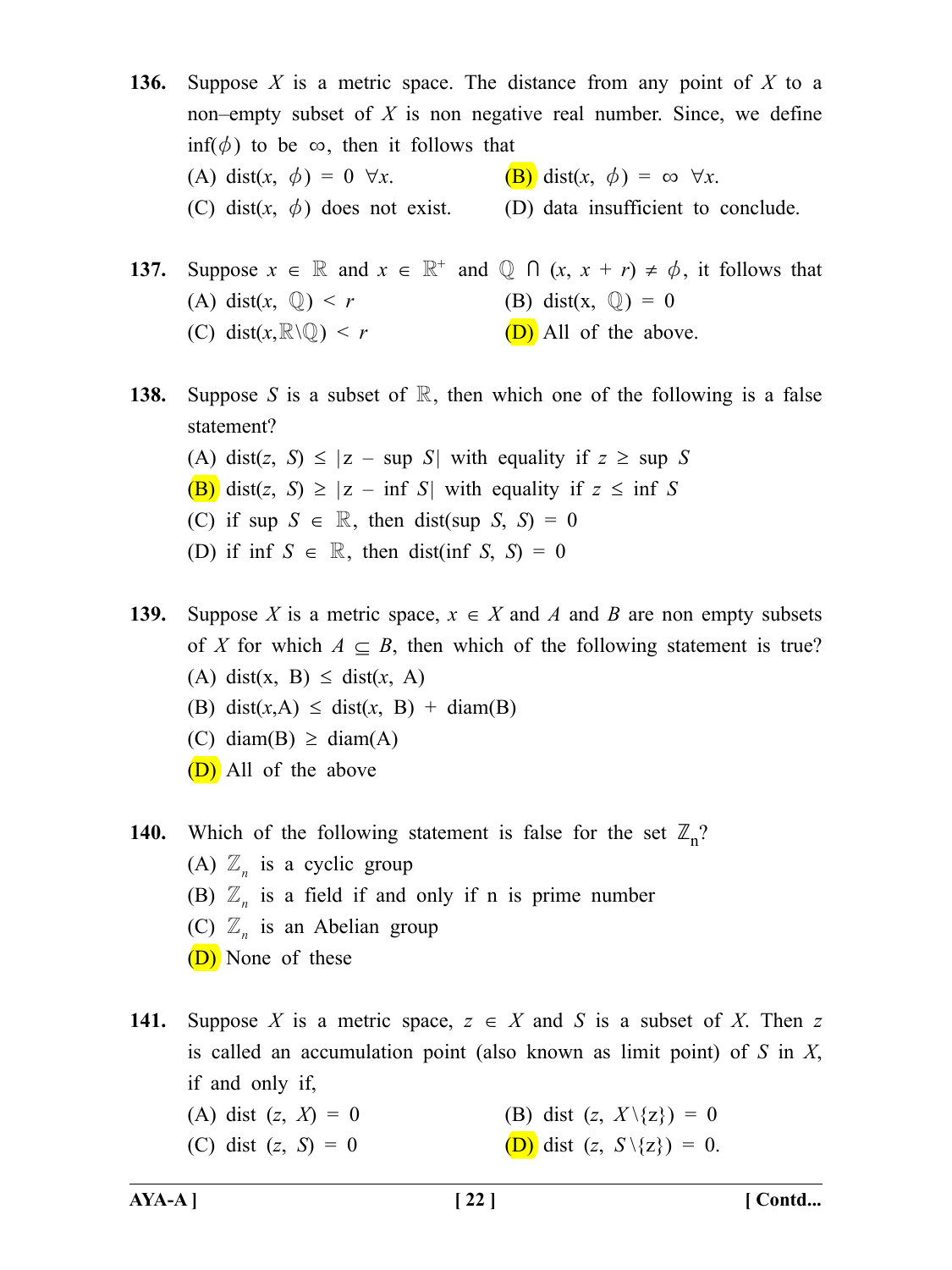#### **142.** Which of the following is a false statement?

- (A) every point in  $\mathbb R$  is an accumulation point (also known as limit point) of Q
- (B) every point in  $\mathbb R$  is an accumulation point of  $\mathbb R$
- (C) every point in  $\mathbb Q$  is an accumulation point of  $\mathbb R$
- (D) None of the above
- **143.** Suppose *X* is a metric space,  $z \in X$ , *S* is a subset of *X*, acc(*S*) and iso(*S*) represent the set of accumulation points and isolated points of *S* respectively. Which of the following is incorrect statement? (A) If *z* ∉ *X*, then *z* ∈ acc(*S*) if, and only if, dist(*z*, *S*) ≠ 0 (B) If  $z \in X$ , then  $z \in acc(S)$  if, and only if,  $z \notin iso(S)$ (C) *z* ∈ acc(*S*) if, and only if, *z* ∉ iso(*S*) and dist(*z*, *S*) = 0 (D) None of the above
- **144.** Suppose X, *d* is a metric space,  $x \in X$  and *A* and *B* are subsets of *X*. Then (A) dist(A, B)  $>$  dist(x, A) + dist(x, B) (B) dist(A, B)  $>$  dist(x, A)  $-$  dist(x, B)) (C) dist(A, B) ≤ dist(*x*, A) + dist(*x*, B) (D) None of the above
- **145.** Suppose *X* is a metric space, *S* being a subset of *X*, *Sc* being complement of S in *X* and  $a \in X$ . Then *a* is called a boundary point of S in X if and only if, (A) dist  $(a, S) = 0$  (B) dist $(a, S^c) = 0$  $(C)$  both A and B are true (D) either A or B is true
- **146.** Suppose X is a metric space, S being a subset of X, Sc being complement of S in X. The collection of boundary points of S in X is called the boundary of S in X denoted by dS. Which of the following is incorrect statement?

### (A) dist  $(a, S) = 0$   $\forall a \in \partial S^c$  (B) dist  $(a, S^c) = 0$   $\forall a \in \partial S$ (C)  $\partial S^c = \partial S$  (D) None of the above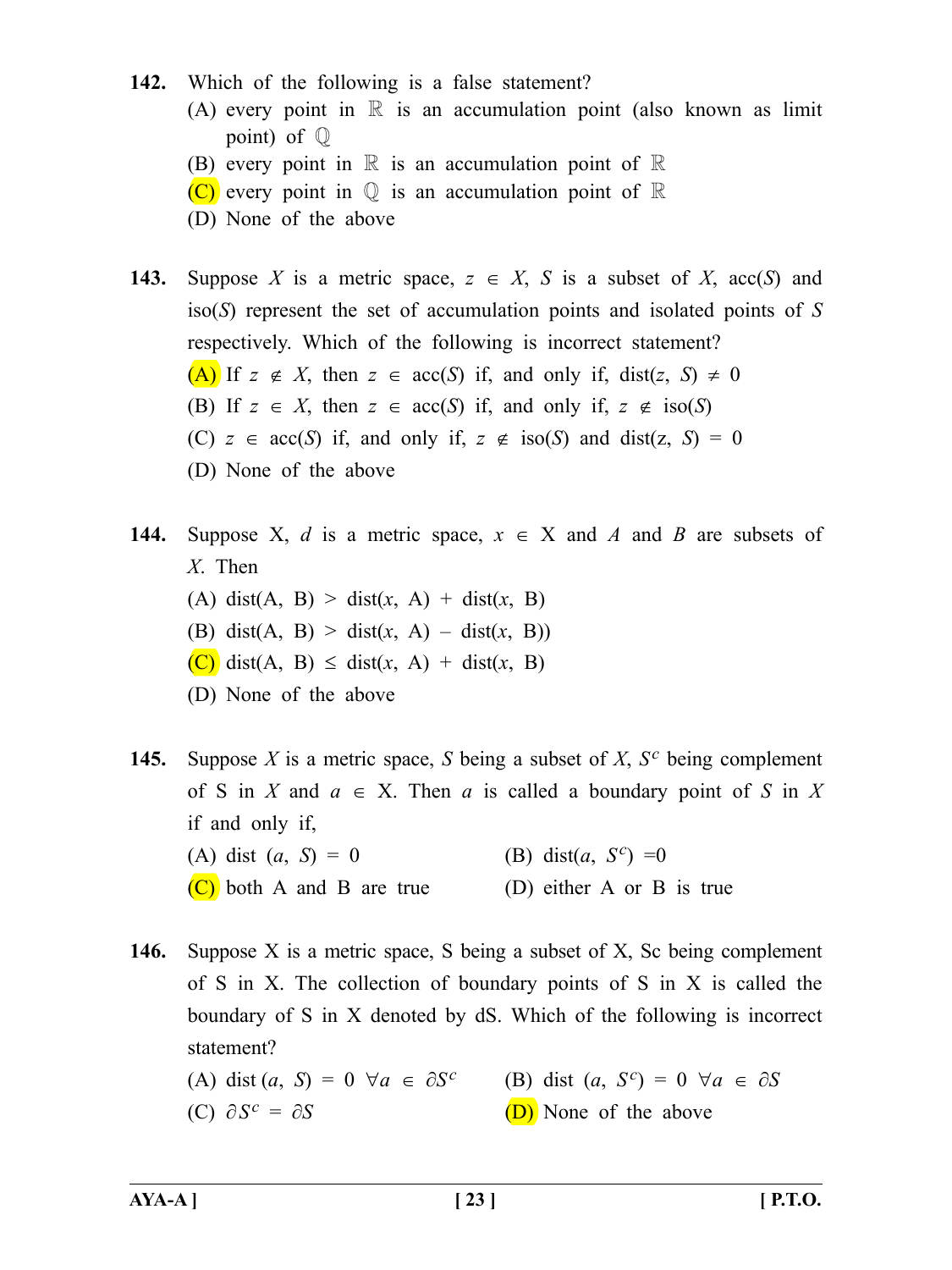**147.** Suppose *X* is a metric space, *S* being a subset of *X*, S*c* being complement of *S* in *X*. The collection of boundary points of *S* in *X* is called the boundary of *S* in *X* denoted by ∂*S*. The collection of accumulation point of a set *A* is represented by  $acc(A)$ . Which of the following is incorrect statement?

(A) If *a* ∉ *S* then *a* ∈ ∂*S* if, and only if, *a* ∉ acc(*S*) (B) If  $a \in S$  then  $a \in \partial S$  if, and only if,  $a \in \text{acc}(S^c)$ (C) If *a* ∉ *S* then *a* ∈  $\partial S$  if, and only if, dist(*a*,  $S\$ {*a*}) = 0

- (D) None of the above
- **148.** Suppose *X* is a metric space,  $S \subseteq X$ ,  $S^c$  being complement of *S* in *X*. *S* and *S*° being closure and interior of *S* respectively. Which of the following is incorrect statement?

 $(A)$   $\overline{S}$  = {*x* ∈ *X* | dist(*x*, *S*) ≠ 0}

- (B) the exterior of *S* is  $\{x \in X \mid \text{dist}(x, S) \geq 0\}$
- (C) *S*° = {*x* ∈ *X* | dist (*x*, *Sc*) > 0}
- (D) None of the above
- **149.** Suppose  $(X, d)$  is a metric space,  $w \in X$  and  $A \subseteq X$ . The collection of boundary points of *A* in *X* denoted by ∂*A*. *A* being closure of *A*. Which of the following is incorrect statement? (A) diam ( *A* ) = diam(*A*) (B) dist (*w*, *A*) ≤ dist(*w*,  $\partial A$ ) (C) dist  $(w, \overline{A}) = \text{dist}(w, A)$  (D) None of the above

**150.** Suppose *X* is a metric space. The collection of boundary points of *S* in *X* is denoted by ∂*S*. *S* and *S*° being closure and interior of S respectively. Which of the following is incorrect statement? (A)  $\partial \overline{S} \subset \overline{S}$  (B)  $\partial (S^{\circ}) \cup S^{\circ} \neq \emptyset$ 

(C) 
$$
\overline{S} = \overline{S}
$$
 (D)  $(S^{\circ})^{\circ} = S^{\circ}$ 

**151.** The two matrices  $A = [a_{ij}]_{m \times n}$  and  $B = [b_{ij}]_{p \times q}$  are equal when (A)  $m = p$  (B)  $n = q$ 

(C)  $a_{ij} = b_{ij} \forall i, j$  (D) All of the above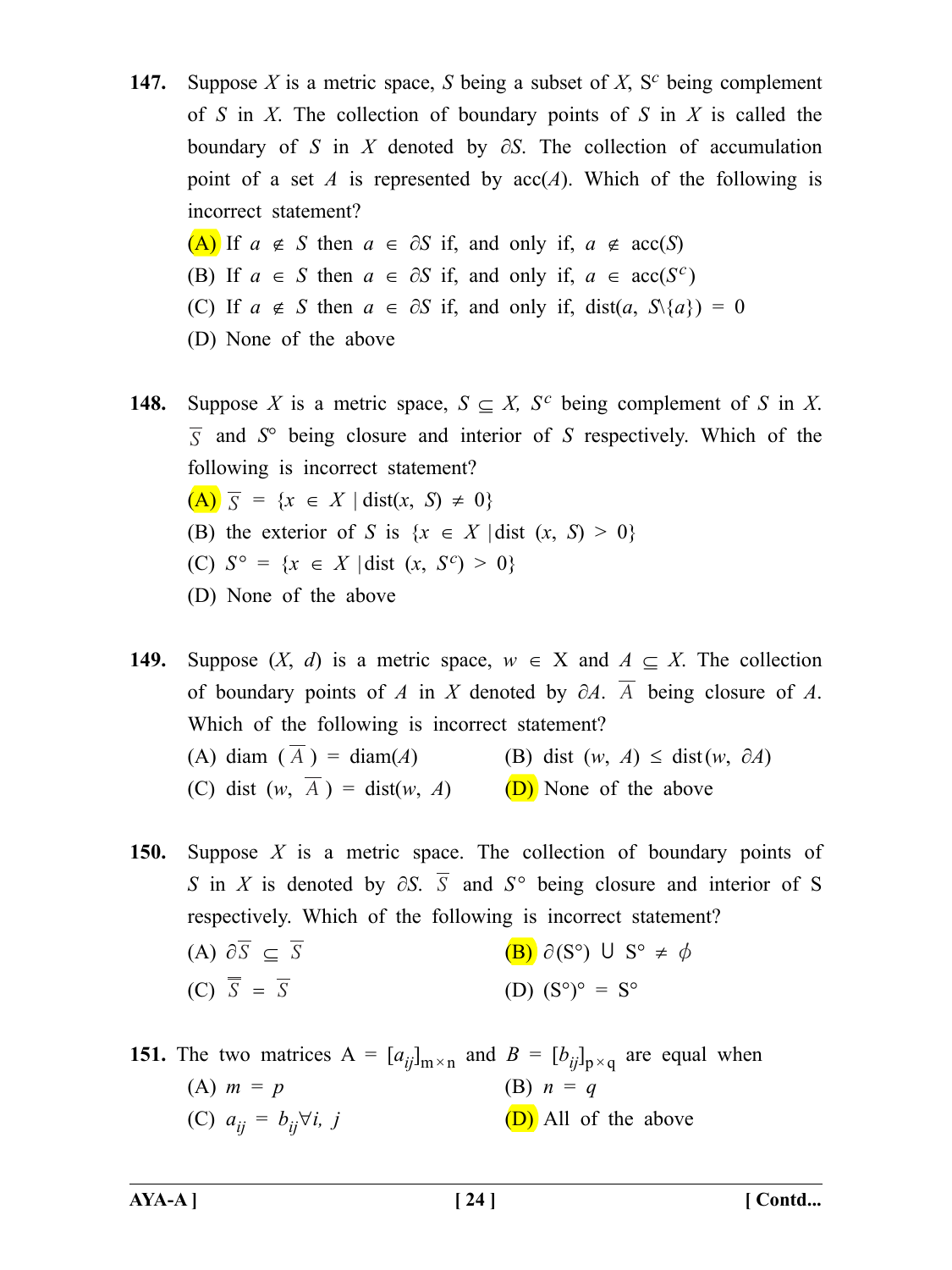- **152.** Which of the following statement is false about the matrices? (A) The addition of two matrices is commutative (B) The subtraction of two matrices is associative (C) The addition of two matrices is associative (D) None of the above
- **153.** Given any  $m \times n$  matrices *A* and *B*, the matrix equation  $3(X + 0.5A)$  $= 5(X - 0.75B)$  has a solution (A)  $X = 0.75A + 1.175B$  (B)  $X = 0.75A + 1.875B$ (C)  $X = 0.175A + 1.125B$  (D)  $X = 0.25A + 0.75B$

**154.** Which of the following is false about matrix multiplication?

- (A) The matrix multiplication of any three matrices is associative
- (B) The matrix multiplication of any two matrices is commutative
- (C) The matrix multiplication of two symmetric square matrices is commutative.
- (D) None of the above

**155.** If  $\lambda \in \mathbb{R}$  and *A* and *B* be real matrices. Which of the following operation is not always true about a transpose of a matrix. (A)  $(A')' = A$  (B)  $(A + B)' = A' + B'$ (C)  $(λA)' = λA'$  (D)  $(AB)' = A'B'$ 

#### **156.** Which of the following statement is true about a square matrix *A*?

- (A)  $A + A'$  is symmetric
- (B) A A*'* is skew–symmetric
- (C) A can be expressed as sum of a symmetric and skew–symmetric matrix
- (D) All of the above
- **157.** Suppose *A* and *B* be the matrices of size  $n \times n$  with *A* being symmetric and *B* being skew–symmetric. Which of the following is skew–symmetric? (A)  $A^2$  (B)  $B^2$  $(C)$   $AB + BA$  (D)  $AB - BA$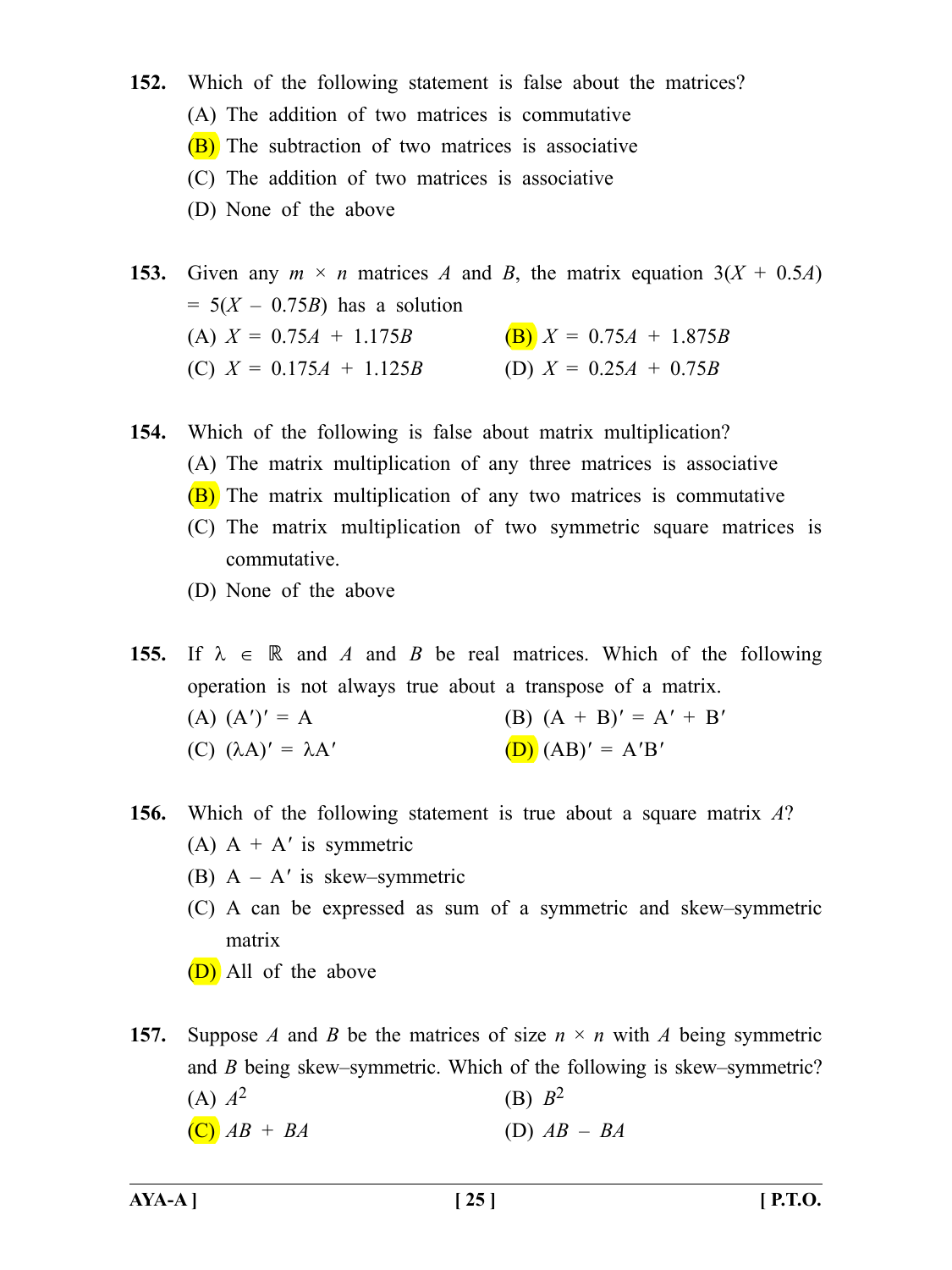**158.** If *A* and *B* are  $2 \times 2$  matrices then the sum of the diagonal elements of  $AB - BA$  is (A) greater than zero (B) less than zero (C) equal to zero (D) data insufficient to conclude.

**159.** If 
$$
A = \begin{bmatrix} \cos \eta & \sin \eta \\ -\sin \eta & \cos \eta \end{bmatrix}
$$
 and  $A = \begin{bmatrix} \cos \theta & \sin \theta \\ -\sin \theta & \cos \theta \end{bmatrix}$  then AB is  
\n(A)  $\begin{bmatrix} \cos (\eta + \theta) & \sin (\eta + \theta) \\ -\sin (\eta + \theta) & \cos (\eta + \theta) \end{bmatrix}$   
\n(B)  $\begin{bmatrix} -\cos (\eta + \theta) & \sin (\eta + \theta) \\ -\sin (\eta + \theta) & \cos (\eta + \theta) \end{bmatrix}$   
\n(C)  $\begin{bmatrix} -\cos (\eta + \theta) & \sin (\eta + \theta) \\ -\sin (\eta + \theta) & -\cos (\eta + \theta) \end{bmatrix}$   
\n(D)  $\begin{bmatrix} -\cos (\eta + \theta) & -\sin (\eta + \theta) \\ -\sin (\eta + \theta) & -\cos (\eta + \theta) \end{bmatrix}$ 

**160.** If *A* and *B* are  $n \times n$  matrices and the Lie product is given as  $[AB] = AB - BA$  then which of the following is generally not true?  $(A)$   $[AB]C$  =  $[A[BC]$ (B)  $[ [AB]C] + [ [BC]A] + [ [CA]B] = 0$ (C) [(*A* + *B*)*C*] = [*AC*] + [*BC*] (D) None of the above

**161.** If the product of two numbers is equal to zero then one of them has to be zero. This rule holds in which of the following algebraic structure?

$$
\begin{array}{ccc}\n\textbf{(A)} \ \mathbb{Z}_2 & \textbf{(B)} \ \mathbb{Z}_4 \\
\textbf{(C)} \ \mathbb{Z}_6 & \textbf{(D)} \ \mathbb{Z}_8\n\end{array}
$$

- **162.** If  $Ax = b$  is a linear system of equation with *A* being coefficient matrix, *x* being the unknown vector and *b* being the given right hand side vector, then which of the following operation will change the solution (sequence of the elements of solution vector is not important)?
	- (A) interchange of two rows
	- (B) multiply a row by a non–zero scalar
	- (C) add one row to another
	- (D) None of the above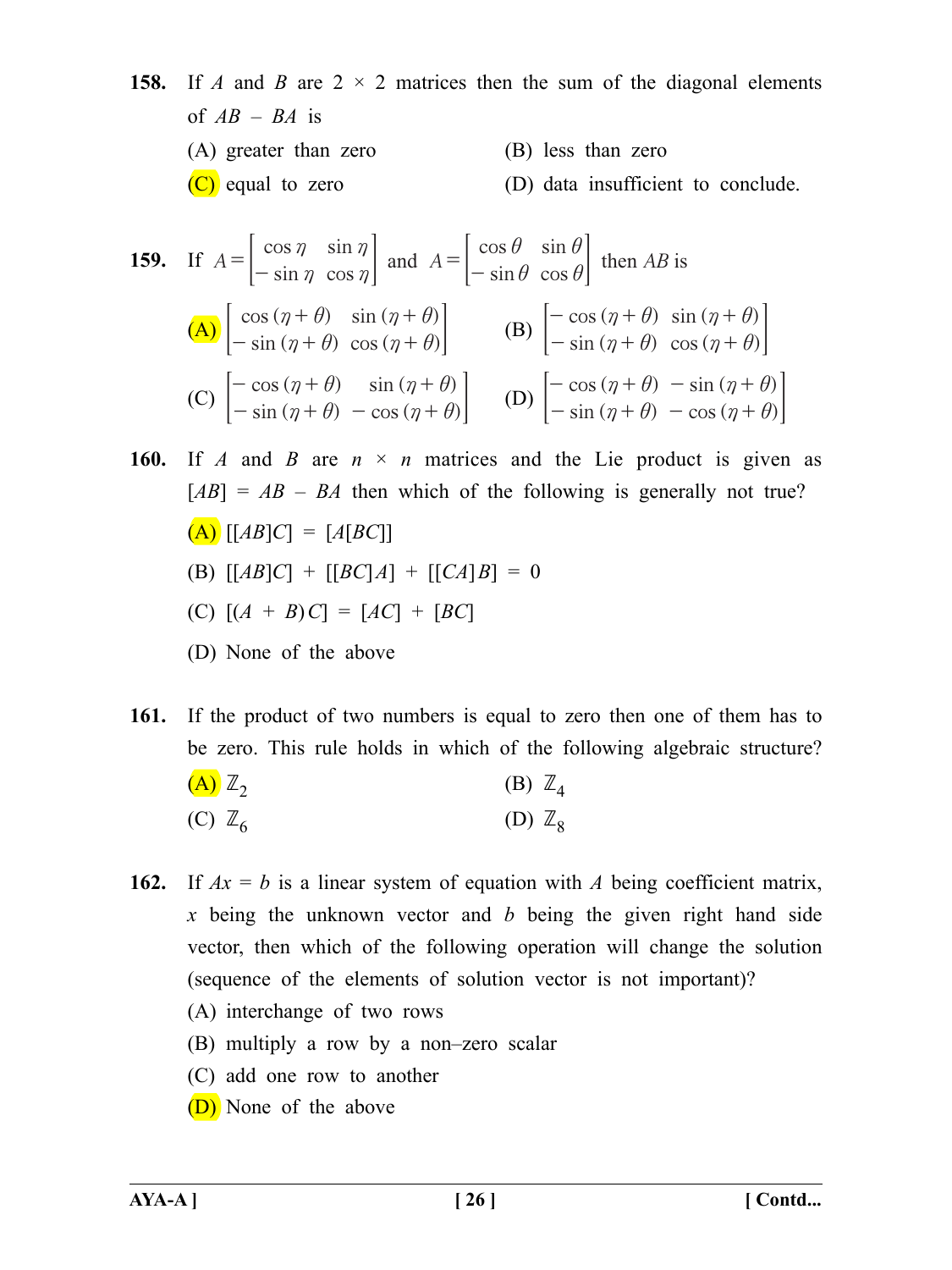**163.** The maximum number of linearly independent columns or rows in the matrix 1 1 1 1 2 2 0 1 0 3 1 1 3 3 1 2  $\frac{1}{2}$   $\frac{1}{2}$   $\frac{1}{2}$ L<br>T I I I  $\parallel$  $\overline{1}$  $\mathsf I$  $\mathsf I$  $\overline{\phantom{a}}$  $\parallel$  is  $(A) 1$  (B) 2  $(C)$  3 (D) 4 **164.** The row rank of the matrix 1 2 0 0 2 1 1 1 5 4 2 2  $-1 -$ R L<br>. S S S  $\parallel$  $\overline{1}$  $\overline{a}$  $\mathsf I$  $\mathsf I$  $\mathsf I$  $\parallel$  is (A) 1 (B) 2  $(C)$  3 (D) 4 **165.** The row rank of the matrix 1 1 1 2 1 1 2 1 1 2 1 1 3 4 4 6 6 *m m m m* - R L<br>. S S S  $\overline{\phantom{a}}$  $\overline{1}$  $\overline{1}$  $\mathsf I$  $\mathsf I$  $\overline{\phantom{a}}$  $\parallel$ when  $\lambda = 1$  and  $\lambda = 2$  is (A) 1 and 2 (B) 2 and 3 (C) 2 and 4 (D) 4 and 4 **166.** If *A* is an  $m \times n$  matrix then the homogeneous system of equations  $Ax = 0$  has a non trivial solution if and only if (A) rank  $(A) = n$  (B) rank  $(A) > n$ (C) rank  $(A) \leq n$  (D) None of the above **167.** If *r* is the rank of the matrix 1 0 0 1 0 1 1 0  $\beta$  1  $\beta$  0 *a*  $\gamma$ *d b*  $\gamma$ *d* - - - R L<br>. l l l  $\overline{\phantom{a}}$  $\overline{1}$  $\overline{1}$  $\overline{\phantom{a}}$  $\overline{\phantom{a}}$  $\overline{\phantom{a}}$  $\mid$  then which of the following is a correct statement? (A)  $r > 1$ (B)  $r = 2$  if and only if  $\alpha\beta = -1$  and  $\gamma = \delta = 0$ (C)  $r = 3$  if and only if either  $\gamma = \delta$  or  $\alpha \beta = -1$  and  $\gamma$ ,  $\delta$  are both non–zero. (D) All of the above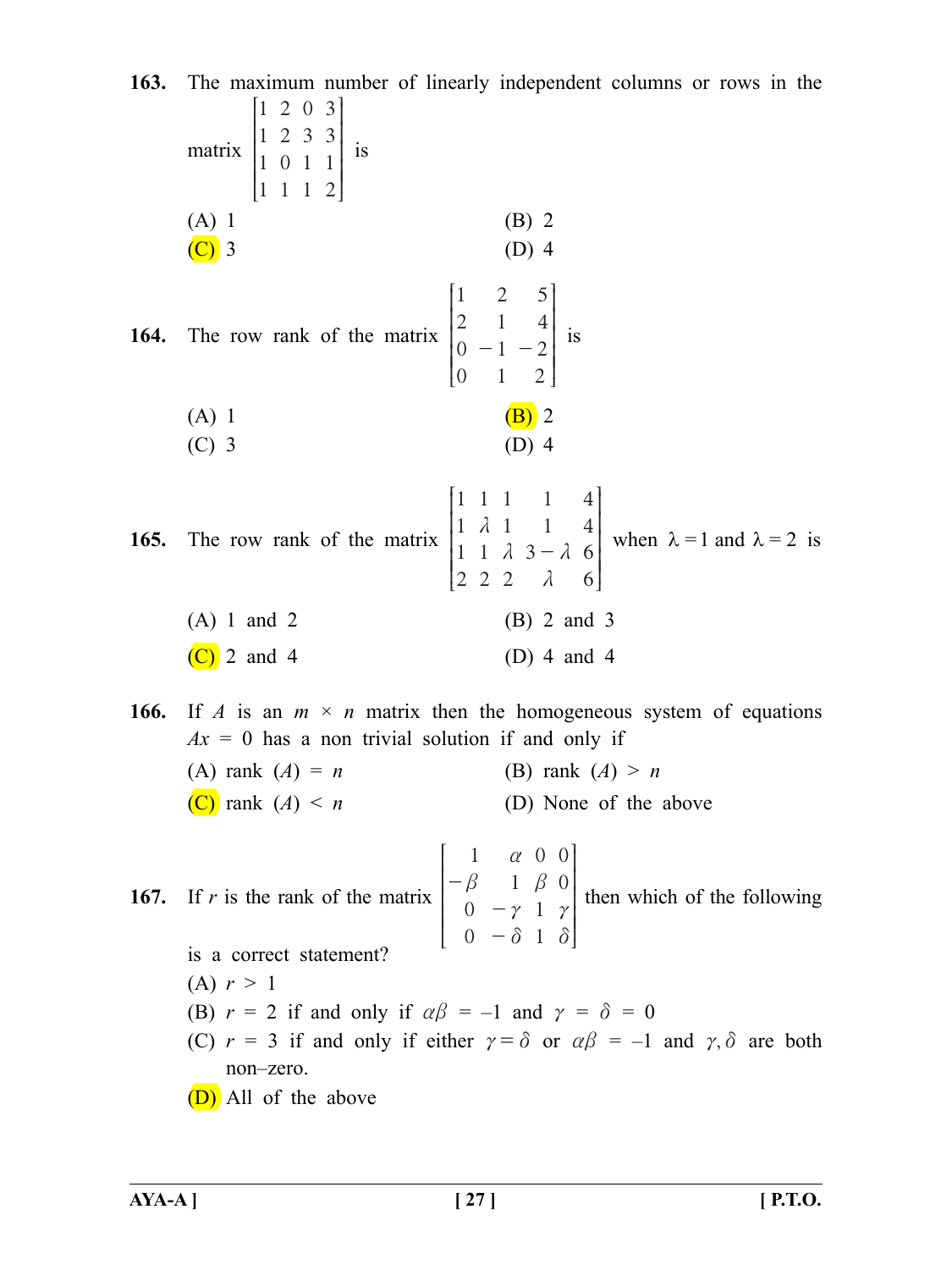**168.** Which of the following is a correct statement about the matrix  $\begin{bmatrix} 2 & 3 & 5 & 8 \end{bmatrix}$ ? 1 3 4 7 1 4 5 9 (A) The matrix has only left inverse (B) The matrix has only right inverse (C) The matrix has both left and right inverse (D) The matrix has neither left nor right inverse

**169.** If a matrix M has both left inverse X and right inverse Y then necessarily I *M* is square  $II \quad X = Y$ 

- (A) I only (B) II only (C) either I or II  $(D)$  both I and II
- **170.** If *M* is a full rank matrix of size  $n \times n$  then which of the following is a correct statement?
	- (A) *M* has a left inverse (B) *M* has a right inverse
	- (C)  $M$  is of rank  $n$  (D) All of the above
- **171.** If *A* and *B* are *n* × *n* matrices and product *AB* is invertible then which of the following is a correct statement? (A) *A* is invertible and nothing can be said about *B*. (B) *B* is invertible and nothing can be said about *A*. (C) both *A* and *B* are invertible.
	- (D) Data insufficient to conclude.

**172.** Which of the following are subspaces of the vector space  $\mathbb{R}^{n \times n}$ ? (A) the set of symmetric matrices of size  $n \times n$ .

- (B) the set of invertible matrices of size  $n \times n$ .
- (C) the set of non–invertible matrices of size  $n \times n$ .
- (D) all of the above.
- **173.** Which of the following are the basis for  $\mathbb{R}^3$ ? (A)  $\{(1,1,1), (1, 2, 3), (2,-1,1)\}$  (B)  $\{(1,1, 2), (1, 2, 5), (5, 3, 4)\}$ (C) both *A* and *B* (D) None of them

**174.** In the vector space  $\mathbb{R}^4$  let  $A = \text{span}\{(1, 2, 0, 1), (-1, 1, 1, 1)\}$  and  $B = \text{span}\{(0, 0, 1, 1), (2, 2, 2, 2)\}\$  then the dimension of the space  $A \cap B$  is  $(A)$  0 (B) 1  $(C)$  2 (D) 3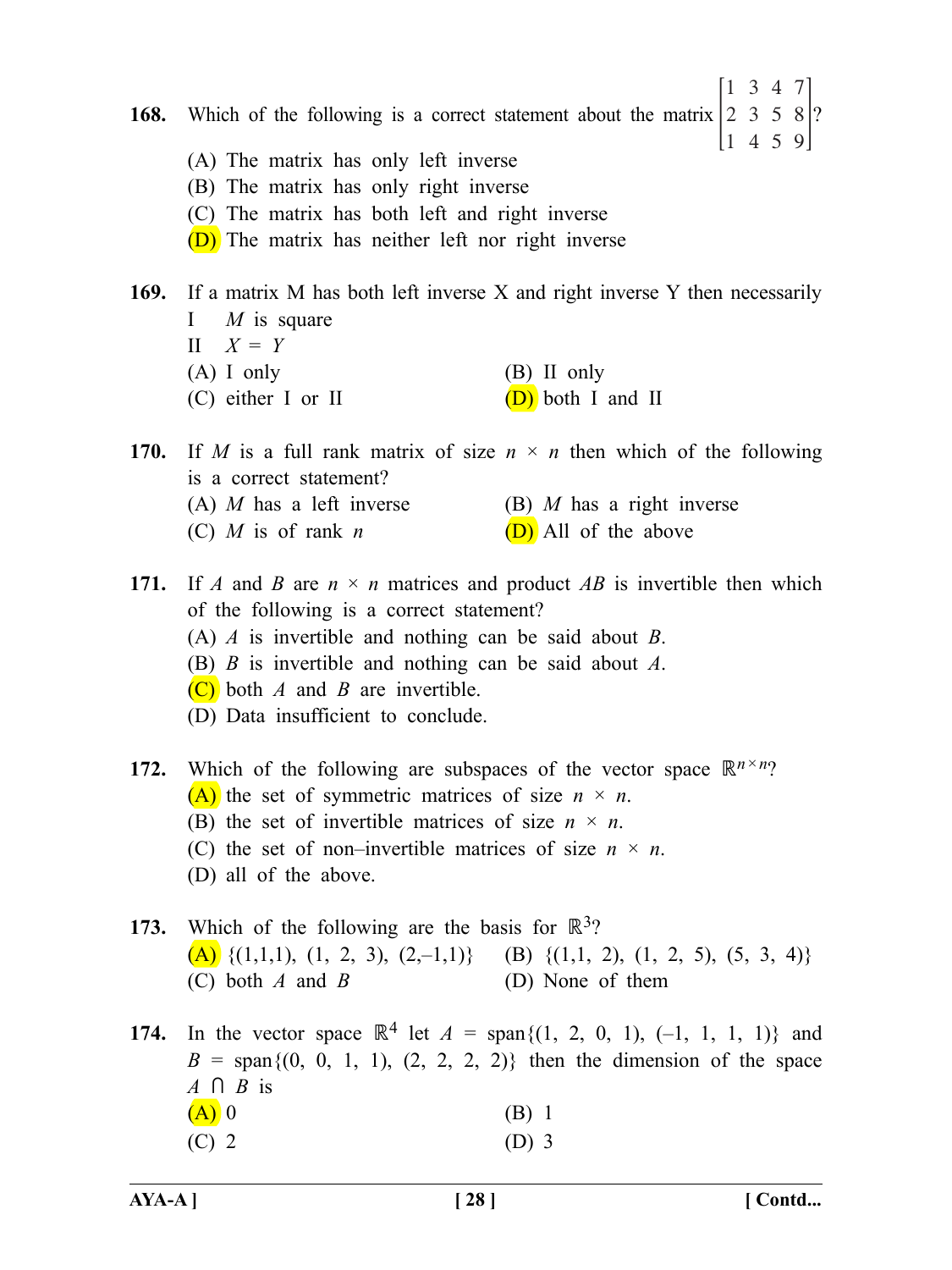- **175.** If *V* is of dimension n then which of the following is a correct statement? (A) every subset of *V* containing more than n elements is linearly dependent.
	- (B) No subset of *V* containing fewer than n elements spans *V*.
	- $(C)$  both  $(A)$  and  $(B)$  options
	- (D) None of the above.

**176.** If *W* is a proper subspace of a finite–dimensional vector space *V* then (A) dim(*W*) =dim (*V*) (B) dim(*W*) > dim(*V*)  $(C)$  dim $(W)$  < dim  $(V)$  (D) Data insufficient to conclude.

- **177.** If *W* is a subspace of a finite–dimensional vector space *V* and dim(*W*)  $=$  dim( $V$ ) then (A) W  $\subseteq$  V (B) V  $\subseteq$  W
	- (C)  $V = W$  (D) All of the above.

**178.** Which of the following is a subspace of  $\mathbb{R}^3$ ? (A) the zero set  $\{(0, 0, 0)\}$ (B) any line passing through origin. (C) any plane passing through the origin (D) All of the above

**179.** The subspace  $\{(x, x, x); x \in \mathbb{R}\}\$  of  $\mathbb{R}^3$  is of dimension (A) 0  $(B)$  1 (C) 2 (D) 3

**180.** Which of the following is not a subspace of  $\mathbb{R}^4$ ? (A)  $\{(a, b, c, d); a + b = c + d\}$  $(B)$  {(*a*, *b*, *c*, *d*); *a* + *b* = 1} (C)  $\{(a, b, c, d)\colon a^2 + b^2 = 0\}$ (D) None of the above

**181.** Which of the following mappings  $f : \mathbb{R}^3 \to \mathbb{R}^3$  is not linear? (A)  $f(x, y, z) = (y, z, 0)$  (B)  $f(x, y, z) = (z, -y, x)$ (C)  $f(x, y, z) = (x-1, x, y)$  (D)  $f(x, y, z) = (x+y, z, 0)$ 

**182.** Suppose  $B \in \mathbb{R}^{n \times n}$ . Which of the following mappings  $T_B$  :  $\mathbb{R}^{n \times n} \to \mathbb{R}^{n \times n}$  is not linear? (A)  $T_B$  (X) =  $XB - BX$  (B)  $T_B$  (X) =  $XB^2 + BX$  $(C)$   $T_B$   $(X) = XB^2 - BX^2$  (D) None of the above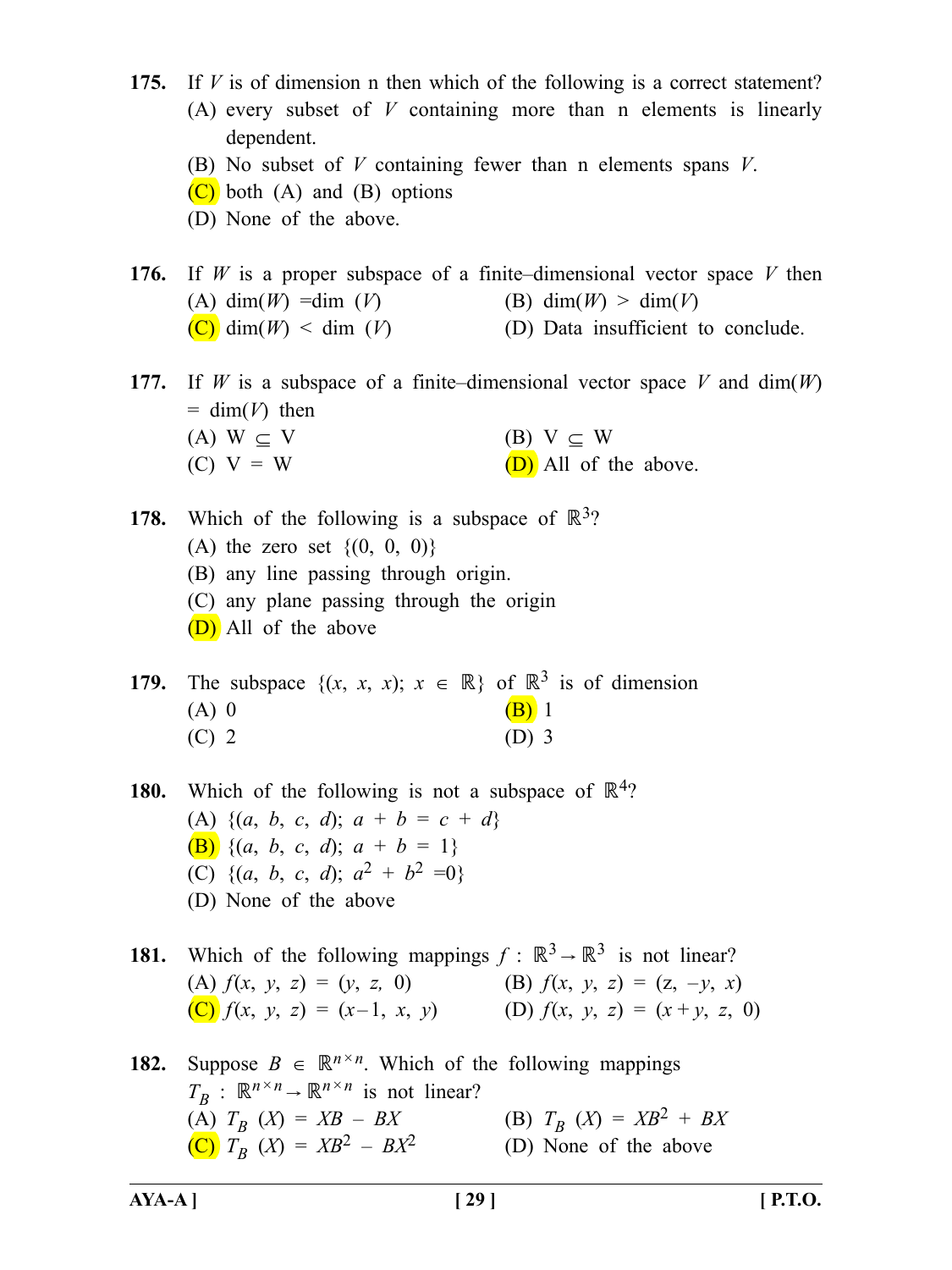- **183.** If  $f: V \rightarrow W$  is linear then which of the following statement is true? (A)  $f$  is injective (B) Kernel of f is  $\{0\}$ (C) both A and B options (D) None of the above **184.** The linear mapping  $f : \mathbb{R}^3 \rightarrow \mathbb{R}^3$  given by  $f(x, y, z) = (x + z, x + y + 2z, 2x + y + 3z)$ (A) is surjective (B) is injective. (C) is bijective  $(D)$  is neither surjective nor injective. **185.** The linear mapping  $f : \mathbb{R}^3 \to \mathbb{R}^3$  given by  $f(x, y, z) = (x + y + z, 2x - y - z, x + 2y - z)$ (A) is surjective (B) is injective (C) is bijective (D) is neither surjective nor injective **186.** If *V* and *W* be the vector spaces each of the dimension *n* over a field. If  $f: V \rightarrow W$  is linear then (A)  $f$  is injective (B)  $f$  is surjective (C)  $f$  is bijective  $(D)$  All of the above **187.** Two linear mappings  $f$ ,  $g$  :  $V \rightarrow W$  are equal if and only if
- (A) Kernel of  $f =$  Kernel of  $g$ (B) Image of  $f = \text{Image of } g$  $(\mathbf{C}) f(v_i) = g(v_i)$  for every basis element  $v_i$ . (D) None of the above.

**188.** The rank and the dimension of the null space of the matrix *A* 1 2 0 0 1 1 2 2 2 = -  $|2 \; 1 \; 2| = 0$  is (A) 3 and 0 (B) 2 and 1 (C) 1 and 2 (D) 0 and 3

**189.** If *A* and *B* be subspaces of finite–dimensional vector space *V*. The smallest subspace of *V* that contains  $A \cup B$  is given by  $A + B = \{a + b; a \in A, b \in B\}$ . Then  $(A)$  dim(*A* + *B*) = dim(*A*) + dim(*B*) – dim(*A*  $\cap$  *B*) (B)  $\dim(A + B) = \dim(A) + \dim(B) + \dim(A \cup B)$ (C) dim(*A* + *B*) = dim(*A*) + dim(*B*) (D) dim(*A* + *B*) = dim(*A*) – dim(*B*)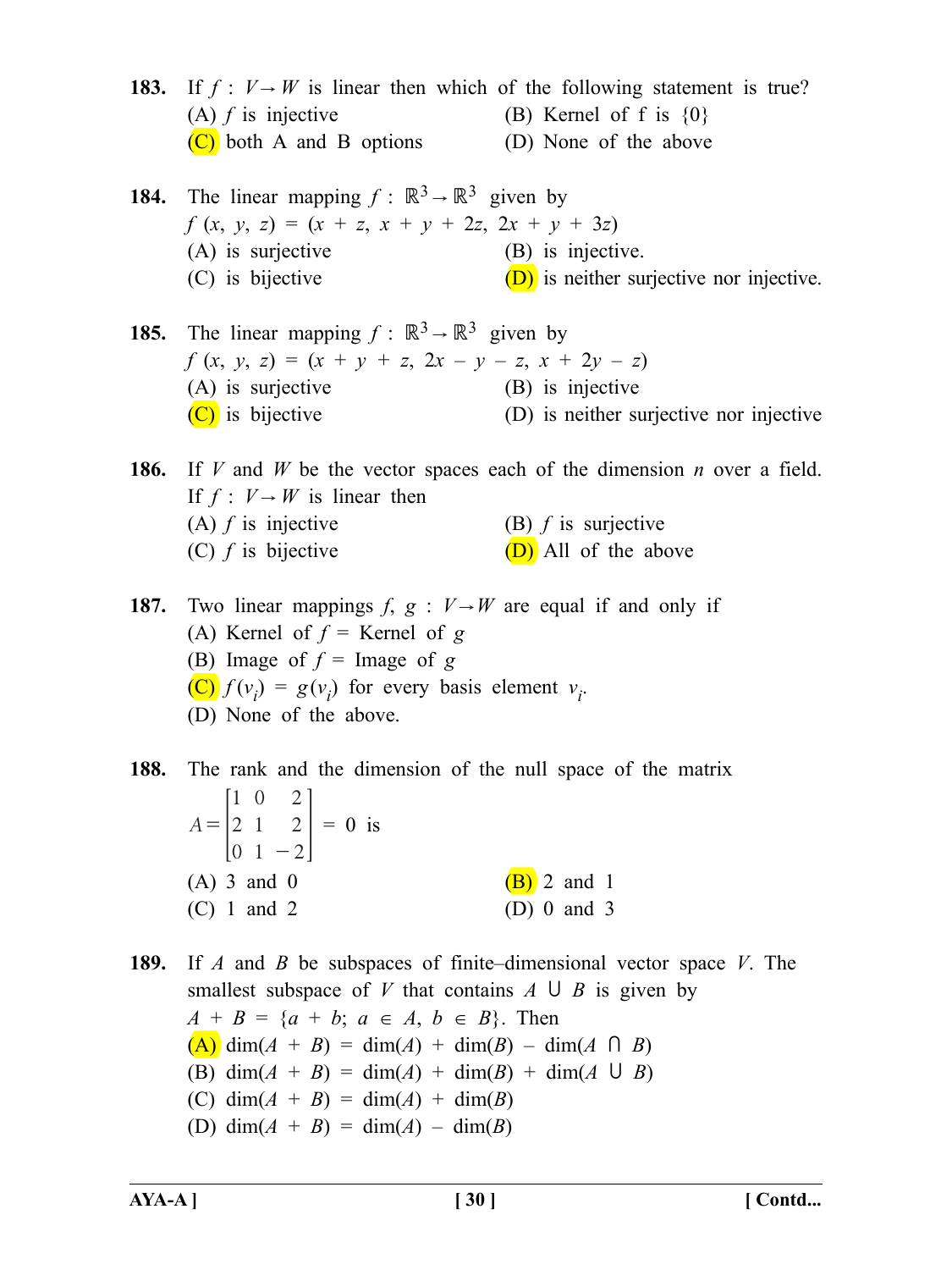**190.** The solution of the equation det  $\begin{bmatrix} x & a & a & a \end{bmatrix}$ *a x a a*  $\begin{vmatrix} a & a & x & a \end{vmatrix}$ *a a a x*  $= 0$ L. S S S  $\left| \begin{matrix} a & a & x \end{matrix} \right|$  $\overline{a}$  $\mathsf I$  $\mathsf I$  $\vert = 0$  is (A)  $x = a$  and  $x = 3a$  (B)  $x = -a$  and  $x = -3a$ (C)  $x = -a$  and  $x = +3a$  (D)  $x = a$  and  $x = -3a$ 

**191.** If the linear system of equation  $Ax = b$  has two distinct solution  $x_1$  and  $x_2$ . Which of the following statement is necessarily true? (A) A is invertible (B)  $x_1 = -x_2$ (C) There exist a solution such that  $x \neq x_1$  and  $x \neq x_2$ (D)  $b = 0$ 

**192.** The solution of the system  $ax + by - z = 1$ ,  $x - ay - az = -1$  and  $ax - y + az = 1$  is  $(x, y, z) = (a, b, a)$ . If a is not an integer, what is the numerical value of  $a + b$ ? (A)  $-3/2$  (B)  $-1$ (C)  $0$  (D)  $1/2$ 

**193.** If *A*, *B* and  $C \in \mathbb{R}^{2 \times 2}$ , then which of the following statement is true? I.  $A^2 = 0 \Rightarrow A = 0$ II.  $AB = AC \implies B = C$ III. *A* is invertible and  $A = A^{-1} \implies A = I$  or  $A = -I$ (A) I only (B) I and III only (C) III only  $(D)$  None of the above

194. Solve for 
$$
n \begin{bmatrix} 1 & 1 \\ 0 & 1 \end{bmatrix}^n - \begin{bmatrix} 1 & 0 \\ 1 & 1 \end{bmatrix}^n = \begin{bmatrix} 0 & 6 \\ -6 & 0 \end{bmatrix}
$$
  
\n(A)  $n = 6$   
\n(C)  $n = -5$   
\n(D)  $n = 7$   
\n195. If the inverse of the matrix  $\begin{bmatrix} 3 & -2 & -2 \\ -1 & 1 & 1 \\ 3 & -1 & -2 \end{bmatrix}$  is  $\begin{bmatrix} 1 & a & 0 \\ -1 & b & 1 \\ 2 & c & -1 \end{bmatrix}$  then  
\n(A) 2  
\n(B) 3  
\n(C) - 3  
\n(D) - 2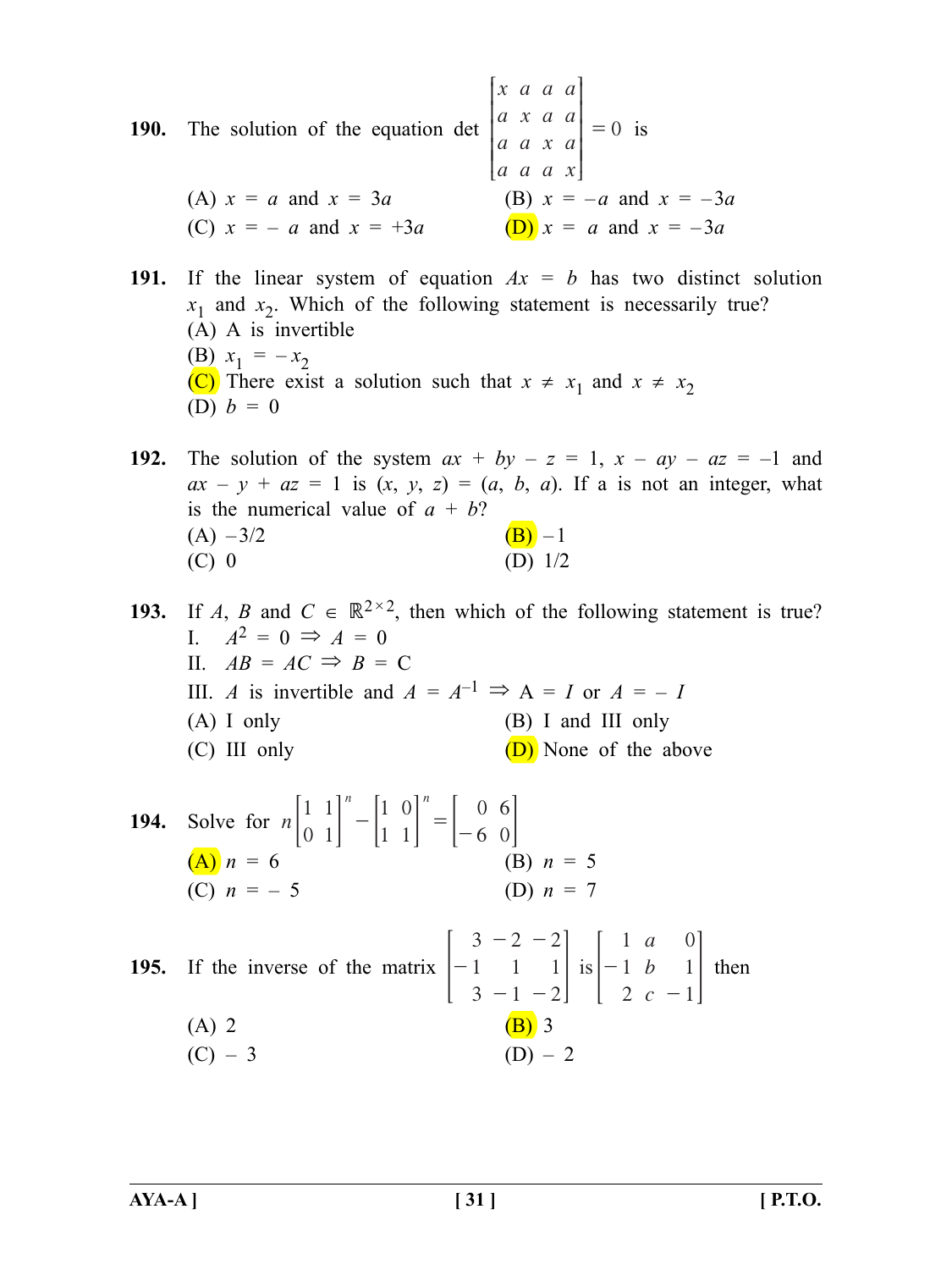**196.** The vectors  $v_1 = (-1, 1, 1), v_2 = (1, 1, 1),$  and  $v_3 = (1, -1, k)$  form a basis for  $\mathbb{R}^3$  for all real values of *k* except (A)  $k = -2$  (B)  $k = -1$ (C)  $k = 0$  (D)  $k = 1$ **197.** If *A* 1 4 7 2 5 8 3 6 9  $= |4 \ 5 \ 6|$  then det  $(A)$  – rank  $(A)$  is  $(A) - 2$  (B) – 1 (C) 1 (D) 2 **198.** If det *a k p b l q c m r*  $\begin{vmatrix} k & l & m \end{vmatrix} = d$  then det  $(a - k)$  $(b-l)$  $(c-m)$ *k l m*  $a - k$  $b - l$ *c m p k*  $q + l$ *r m* 2 2 2 - - - + + +  $\begin{vmatrix} l & 2(b-l) & q+l \end{vmatrix}$  is equal to  $(A) - 8d$  (B) – 2d (C) 2d (D) 8d **199.** The value of x for which the matrix  $\begin{bmatrix} 5 & 4 & x \\ 0 & 7 & 0 \end{bmatrix}$ 7 5 8 0 6 4 7 0 0 0 1 1 0 1 1 R L<br>. S S S  $\parallel$  $\overline{1}$  $\overline{a}$  $\mathsf{l}$  $\overline{\phantom{a}}$  $\mathsf{l}$  $\parallel$  cannot be inverted is  $(A)$  –1 (B) 0 (C) 1 (D) 3 **200.** The value of *x* for which the vector *x* 12 | 11 | is in the column space of 1 4 7 2 5 8 3 6 9  $\begin{vmatrix} 4 & 5 & 6 \end{vmatrix}$  is  $(A) - 26$  (B) – 10  $(C)$  10 (D) 26 **201.** What is the dimension of the space spanned by the column vectors of the following matrix? 1 0 1 0 1 0 1 1 1 0 0 0 0 0 0 1 0 1 0 1 0 0 1 0 1 0 1 1 1 0  $-1 -$ -  $-1 -$ - - R I I I I I S S  $\overline{1}$  $\overline{\phantom{a}}$  $\overline{\phantom{a}}$ W W  $\mathsf I$  $\vert$ 

L<br>T (A) 2 (B) 3 (C) 4 (D) 5  $\overline{a}$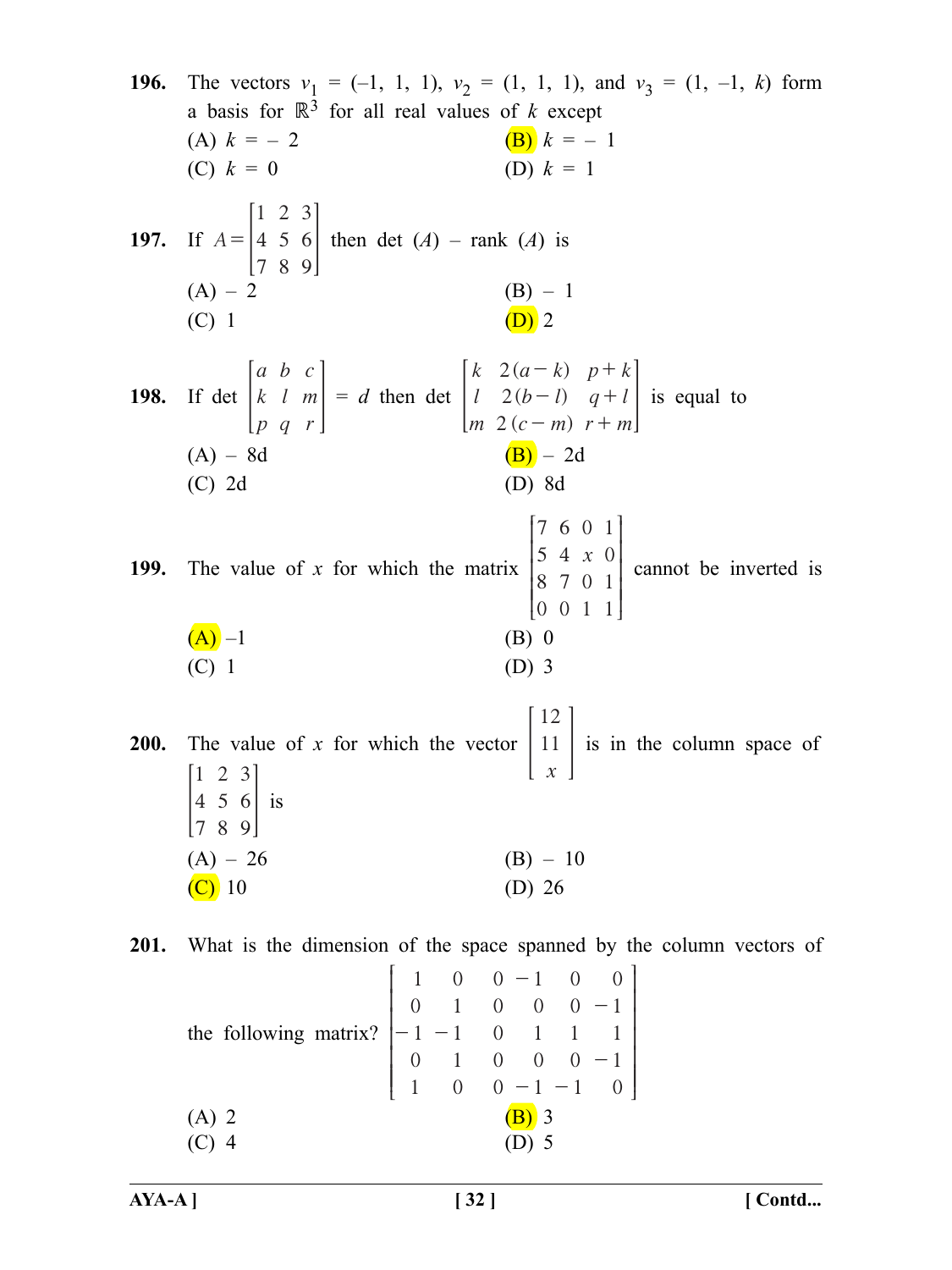**202.** The dimension of the subspace of real symmetric matrices of size  $n \times n$  in the space of all real matrices of size  $n \times n$  is (A)  $n/2$  (B)  $n^2$ (C)  $1/2 (n(n-1))$  (D)  $1/2 (n(n+1))$ 

**203.** The linear transformation  $T : \mathbb{R}^2 \to \mathbb{R}^2$  that maps (1, 2) to (-1, 1) and  $(0, -1)$  to  $(2, -1)$  will map  $(1, 1)$  to  $(A)$  (1, 0) (B) (1, 2) (C)  $(2, 1)$  (D)  $(-1, 0)$ 

**204.** If *A* is and invertible matrix with eigenvalue  $\lambda$  corresponding to eigenvector *x* then which of the following statement is true? (A) The matrix  $A^{-1}$  has eigenvalue  $1/\lambda$  corresponding to eigenvector *x*. (B) The matrix  $A^{-1}$  has eigenvalue  $1/\lambda$  corresponding to eigenvector whose elements are given by the reciprocal of the elements of *x*. (C) The matrix  $A^2$  has eigenvalue  $2\lambda$  corresponding to eigenvector *x*. (D) None of the above.

- **205.** The eigenvalues of  $\begin{bmatrix} 2 & b \\ 3 & -1 \end{bmatrix}$  are  $-4$  and  $b 1$  where (A)  $b = 3$  (B)  $b = 4$ (C)  $b = 5$  (D)  $b = 6$
- **206.** The matrix  $\begin{bmatrix} 2-i \end{bmatrix}$ 2 *i* 2 2  $\begin{bmatrix} 2 & 2+i \\ 2-i & 6 \end{bmatrix}$  has an eigenvalue as (A) 3 (B) 7 (C) *i* (D)  $1 + i$

**207.** If the variables *P*, *V* and *R* are related by equation  $PV = nRT$ , where *n* and *R* are constants then  $\frac{\partial V}{\partial T}$ *P T V P*  $\partial$  $\overline{\partial}$  $\partial$  $\partial$  $\partial$  $\partial$ (A) *nR* (B) 1/*nR*  $(C) - 1$  (D) RT

**208.** Suppose  $f(x, y) = xy(x^2 - y^2)/(x^2 - y^2)$  when  $(x, y) \neq (0, 0)$  and  $f(x, y) = 0$ ) when  $(x, y) \neq (0, 0)$ . The value of  $f_{xy}$  at origin is  $(A)$  – 1 (B) 0  $(C)$  1/2 (D) undefined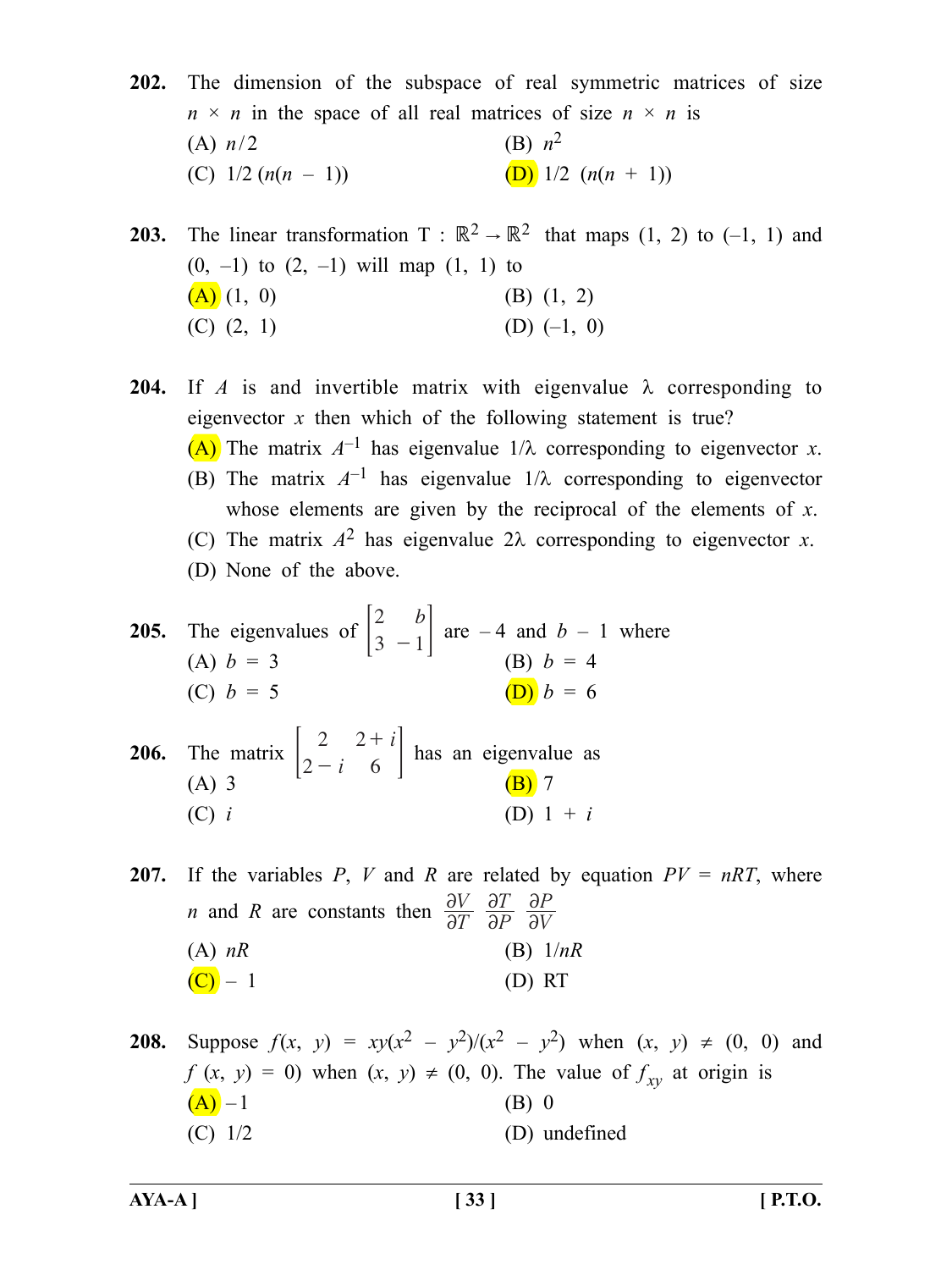**209.** A right circular cylinder has base radius  $r = 100$  cm and height  $h = 100$ cm. Which of the following best describes how the volume of the cylinder will change if *r* increases to 101 cm and *h* decreases to 99 cm?

- (A) Volume will decrease by approximately  $3\pi(100)^2$  cubic cm.
- (B) Volume will decrease by approximately  $r\pi(100)^2$  cubic cm.
- (C) Volume will increase by approximately  $r\pi(100)^2$  cubic cm.
- (D) Volume will increase by approximately  $3\pi(100)^2$  cubic cm.

**210.** If *P* be the tangent plane to the surface  $y^2z - 2xz^2 + 3x^2y = 2$  at the point  $Q = (1, 1, 1)$  then which of the following points also lies in P?  $(A)$  (-2, 4, 2) (B) (4, 5, -3) (C)  $(6, -4, 3)$  (D)  $(3, -1, 5)$ 

- **211.** Suppose *f*, *g*, and *h* be functions of two variables that are differentiable everywhere such that  $z = f(x, y)$ , where  $x = g(u, v)$  and  $y = h(u, v)$ . When  $u = 0$  and  $v = 1$ , the values of x and y are 2 and 1, respectively. Suppose  $P_0$  denote the point  $(u, v) = (0, 1)$ , and  $Q_0$  denote the point  $f(x, y) = (2, 1)$ . If  $\frac{\partial f}{\partial x} |Q_0 = 11$ ,  $\frac{\partial f}{\partial y} |Q_0 = -3$ ,  $\frac{\partial g}{\partial u} |P_0 = 1$ ,  $\frac{\partial h}{\partial u} |P_0 = -3$ and  $\frac{\partial g}{\partial v} | P_0 = \frac{\partial h}{\partial v} | P_0 = 2$  $=\frac{\partial h}{\partial v} |P_0 = 2$  then the value of  $\frac{\partial z}{\partial v} |P_0$  is  $(A) -21$  (B) 16 (C)  $12$  (D)  $-10$
- **212.** The temperature at each point  $(x, y, z)$  in a room is given by the equation  $T(x, y, z) = 9x^2 - 3y^2 + 6xyz$ . A fly is currently hovering at the point  $(2, 2, 2)$ . In the direction of which of the following vectors should the fly move in order to cool off as rapidly as possible? (A)  $-5\hat{i} - \hat{j} - 2\hat{k}$  (B)  $5\hat{i} + \hat{j} + 2\hat{k}$ (C)  $5\hat{i} + \hat{j} - 2\hat{k}$  (D)  $5\hat{i} - \hat{j} - 2\hat{k}$
- **213.** Suppose  $f(x,y)$  be a function that is differentiable everywhere. At a certain point  $P$  in the *xy*-plane, the directional derivative of  $f$  in the direction of  $\hat{i} - \hat{j}$  is  $\sqrt{2}$  and the directional derivative of *f* in the direction of  $\hat{i} + \hat{j}$  is  $3\sqrt{2}$ . What is the maximum directional derivative of *f* at *P*? (A)  $3\sqrt{2}$  (B)  $\sqrt{2}$ (C)  $2\sqrt{5}$  (D)  $5\sqrt{2}$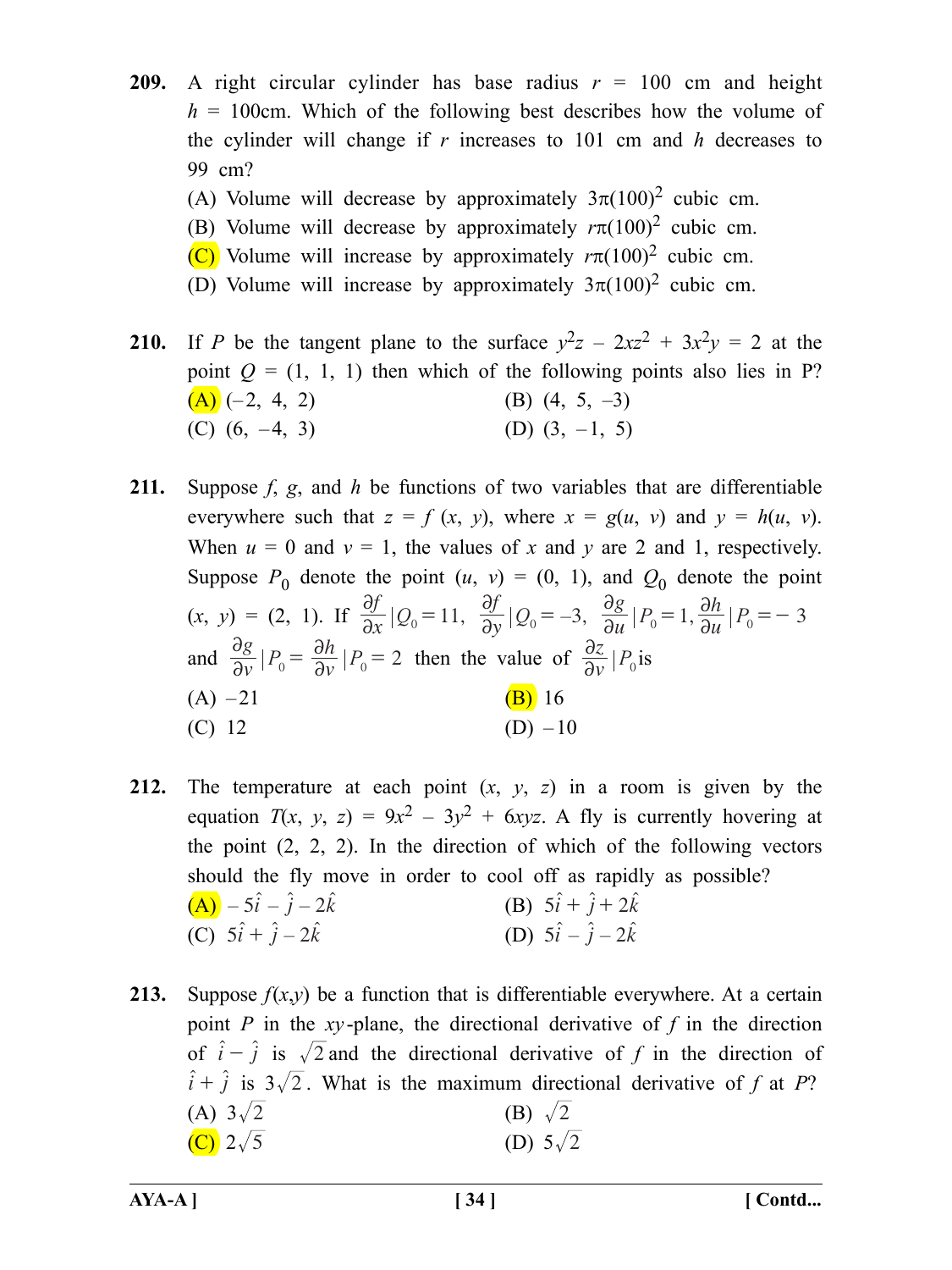**214.** Which of the following vectors is normal to the surface log  $(x + y^2 - z^3) = x - 1$  at the point where  $y = 8$  and  $z = 4$ ?<br>
(A)  $2\hat{i} - 3\hat{j} - \hat{k}$ <br>
(B)  $\hat{i} - \hat{j} - 2\hat{k}$ (A)  $2\hat{i} - 3\hat{j} - \hat{k}$ (C)  $\hat{i} + 2\hat{i}$  (D)  $\hat{i} - 3\hat{k}$ 

**215.** The function  $f(x, y) = x^3 + y^3 - 3xy$  has a local minimum at exactly one point, *P*. The value of *f* at *P* is  $(A)$  – 1 (B) 2  $(C) -3$  (D) 4

**216.** The minimum distance from the origin to the curve  $3x^2 + 4xy + 3y^2 = 20$  is (A) 1 (B) 2  $(C)$  3 (D) 4

**217.** The solution of the differential equation  $\frac{dy}{dx}$ *dy*  $= x \sin(x), y(0) = 1$  is (A)  $y = -x\cos(x) + \sin(x) + 1$  (B)  $y = -x\cos(x) - \sin(x) + 1$ (C)  $y = -x\cos(x) - \sin(x) - 1$  (D)  $y = x\cos(x) + \sin(x) + 1$ 

**218.** The differential equation corresponding to the integral curves  $y^4 + 4xy - x^4 = c$  is (A)  $(y^3 - x^3)dx + (y^3 + x)dy = 0$ (B)  $(v^3 - x^3)dx + (v^3 + x^2)dv = 0$ (C) (*y* – *x*3)*dx* + (*y*3 + *x*)*dy* = 0  $\overline{(\text{D})}$   $(y^3 - x^3)dx + (y^3 + x^3)dy = 0$ 

**219.** The solution of the differential equation  $\frac{dy}{dx}$ *dy* =  $(x - 2)$ *e*  $x(x-2)$  $\frac{(x-2)}{y}$  is (A)  $y = \log |x^3 - \frac{1}{2}x^2 + c|$  <br> (B)  $y = \log |\frac{1}{3}x^3 - x^2 + c|$ (C)  $y = \log \left| -\frac{1}{3}x^3 + x^2 + c \right|$  (D)  $y = \log \left| -\frac{1}{2}x^3 - x^2 + c \right|$ 

220. The integral curves corresponding to differential equation  
\n
$$
(x^2 + y^2)dx - 2xydy
$$
 is  
\n(A)  $x^3 - y^2 = cy$   
\n(B)  $x^2 - y^3 = cx$   
\n(C)  $x^2 - y^2 = cy$   
\n(D)  $x^2 - y^2 = cx$ 

**221.** The family of curves satisfying the equation  $(1 - 2xy)dx + (4y^3 - x^2)dy = 0$  are (A)  $x^4 - x^2y + y = c$  (B)  $x - x^2y + y^4 = c$ (C)  $2x - xy^2 + y^4 = c$  (D)  $2x - x^2y + y^4 = c$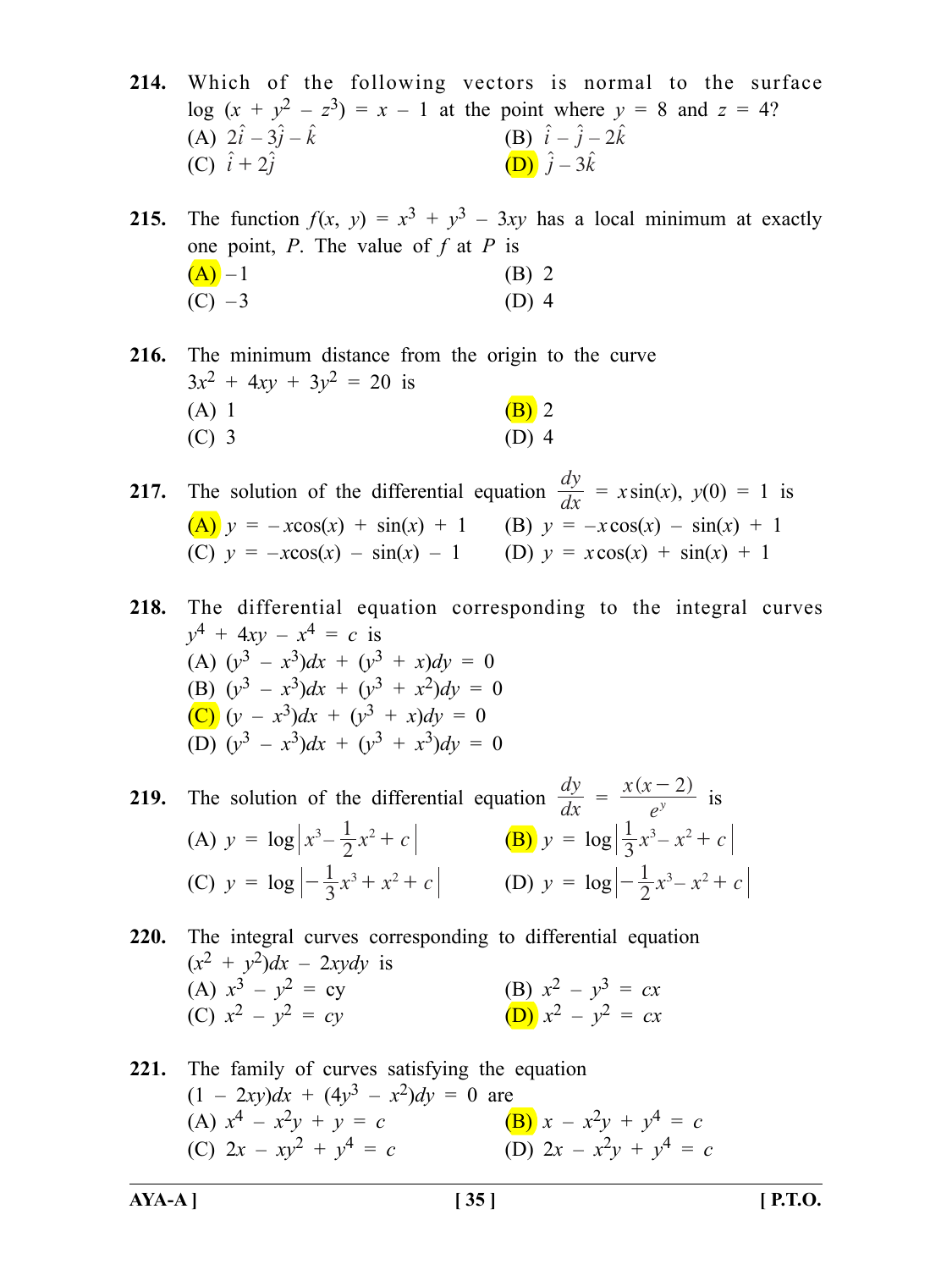**222.** The integral curve of the differential equation  $\frac{dy}{dx}$ *dy*  $x^3 + y$  $x^2y$ 3 2  $+\frac{x}{x^3+y}$  = 0 that passes through the point (1, 1) is (A)  $4x^3y^3 + 3y^4 = 7$  (B)  $4x^3y^3 - 3y^4 = 7$ (C)  $4x^3y^3 + 3y^4 = -7$  (D)  $4x^3y^3 - 3y^4 = -7$ **223.** The solution of the differential equation  $\frac{dy}{dx}$ *dy*  $= 5x - \frac{3y}{x}$  when *y*(1)= 2 is (A)  $y = x^3 + x^{-3}$  (B)  $y = x^3 + 2x^{-3}$ (C)  $y = 2x^3 + x^{-3}$  (D)  $y = x^3 + 3x^{-3}$ **224.** The general solution of the differential equation  $y'' + 4y = 0$  is (A)  $y = c_1 \cos 2x + c_2 \sin 2x$  (B)  $y = c_1 \cos x + c_2 \sin 2x$ (C)  $y = c_1 \cos 2x + c_2 \sin x$  (D)  $y = c_1 \cos x + c_2 \sin x$ **225.** The general solution of the differential equation  $2y'' + 7y' = 4y$  is (A)  $y = c_1 e^{x/2} + c_2 e^{4x}$ <br>
(C)  $y = c_1 e^x + c_2 e^{-4x}$ <br>
(B)  $y = c_1 e^{x/2} + c_2 e^{-4x}$ <br>
(D)  $y = c_1 e^{-x} + c_2 e^{4x}$  $(D)$   $y = c_1 e^{-x} + c_2 e^{4x}$ **226.** The general solution of the differential equation  $y'' + 2y' + y = 0$  is (A)  $y = c_1 e^{-x} + c_2 x^2 e^{-x}$  (B)  $y = c_1 x e^{-x} + c_2 x^2 e^{-x}$ (A)  $y = c_1 e^{-x} + c_2 x^2 e^{-x}$  (B)  $y = c_1 x e^{-x} + c_2 x^2 e^{-x}$ (C)  $y = c_1 e^{-x} + c_2 x e^{-x}$  (D)  $y = c_1 x e^{-x} + c_2 x^3 e^{-x}$ **227.** The general solution of the differential equation  $y''' - y'' - 9y' + 9y = 0$  is (A)  $y = c_1 e^{-2x} + c_2 e^{2x} + c_3 e^x$  (B)  $y = c_1 e^{-2x} + c_2 e^{3x} + c_3 e^x$ (C)  $y = c_1 e^{-2x} + c_2 e^{2x} + c_3 e^{-3x}$  (D)  $y = c_1 e^{-3x} + c_2 e^{3x} + c_3 e^{x}$ **228.** The general solution of the differential equation  $y'' = x + y$  is (A)  $y = c_1 e^{2x} + c_2 e^{3x} - x$  (B)  $y = c_1 e^{x} + c_2 e^{-x} - x$ (C)  $y = c_1 e^{2x} + c_2 e^{-3x} - x$  (D)  $y = c_1 e^{-x} + c_2 e^{-3x} - x$ **229.** If  $y = f(x)$  is the solution of  $\frac{dy}{dx}$ *dy*  $=$   $\frac{1}{x}$ *x*  $^{2}+1$ 2  $\frac{x}{x+1}$  such that  $y=0$  when  $x=0$ . The value of  $f(1)$  is **(B)**  $\frac{1}{4}$  (4 –  $\pi$ )

(A)  $1 - log 2$ (C)  $1 + \log 2$  (D) None of the above

**230.** A population of bacteria grows at a rate proportional to the number present. After two hours, the population has tripled. After two more hours elapse, the population will have increased by a factor of *k*. What is the value of  $k$ ?

| $(A)$ 6                   | $(B)$ 8  |  |
|---------------------------|----------|--|
| $\left(\text{C}\right)$ 9 | (D) $27$ |  |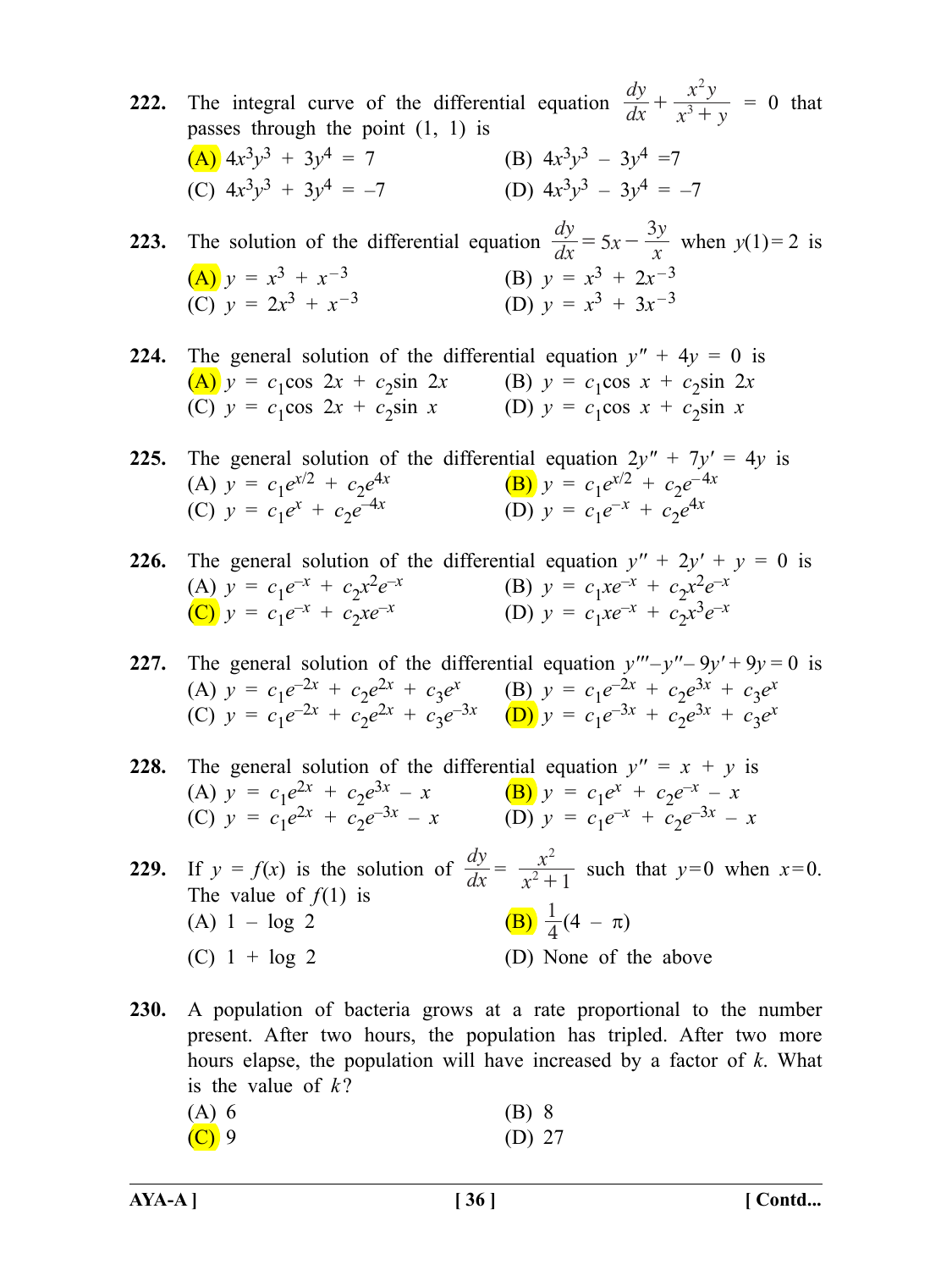- **231.** Every curve in a certain family,  $y = f(x, c)$ , has the following property: the area of the region in the first quadrant bounded above by the curve from (0,0) to (*x, y*) and bounded below by the *x*–axis is one–third the area of the rectangle with opposite vertices at (0, 0) and (*x, y*). The function  $f(x, c)$  is given by (A)  $cx^3$  (B)  $cx^3 + x$ (C)  $cx^3 - x$  (D)  $cx^2$
- **232.** The integral curve corresponding to the differential equation
	- *dx dy y x dx dy*  $\int_0^2 = \frac{x}{y} \left( 2 \frac{dy}{dx} - \frac{x}{y} \right)$  $\left(\frac{dy}{dx}\right) = \frac{x}{y} \left(2\frac{dy}{dx} - \frac{x}{y}\right)$  is (A)  $y^3 - x^2 = cx$ <br>
	(B)  $y^2 - x^3 = cx^2$ <br>
	(C)  $y^3 - x^2 = cy$ <br>
	(D)  $y^2 - x^2 = c$  $(C)$   $v^3 - x^2 = cv$
- **233.** If a is a positive constant, let  $y = f(x)$  be the solution of the equation  $y''' - ay'' + a^2y' - a^3y = 0$  such that  $f(0) = 1$ ,  $f'(0) = 0$  and  $f''(0) = a^2$ . The number of positive values of x satisfying the equation  $f(x) = 0$  are  $(A)$  0 (B) 1  $(C)$  2 (D) more than 2

**234.** Suppose  $g : \mathbb{R} \to \mathbb{R}$  be a differentiable and integrable function. The integral curve of the differential equation  $[y + g(x)]dx + [x - g(y)]dy = 0$ that passes through the point  $(1,1)$  must also passes through  $(A)$  (-1, -1) (B) (0,0) (C)  $(2,1/2)$  (D)  $(1/2,2)$ 

**235.** If  $y = f(x)$  is the solution of  $\frac{dy}{dx} + \frac{y}{x} = \sin x$ *dy*  $+\frac{y}{x} = \sin x$  such that  $f(\pi) = 1$  then the value of  $f\left(\frac{\pi}{2}\right)$  is (A)  $2/\pi - 1$  (B)  $2/\pi$ (C)  $2/\pi + 1$  (D)  $2/\pi + 2$ 

**236.** If  $y = f(x)$  is the solution of  $\frac{d}{dx}$  $d^4y$ *x*  $d^2y$ 4 4 2 2  $=\frac{u^2}{v^2}$  such that  $f(0) = f'(0) = f''(0) = 0$  and  $f'''(0) = -1$ . The value of  $f(x)$  is (A)  $x - \cosh x$  (B)  $x + \cosh x$  $\overline{(\mathbf{C})} \mathbf{x} - \sinh x$  (D)  $\mathbf{x} + \sinh x$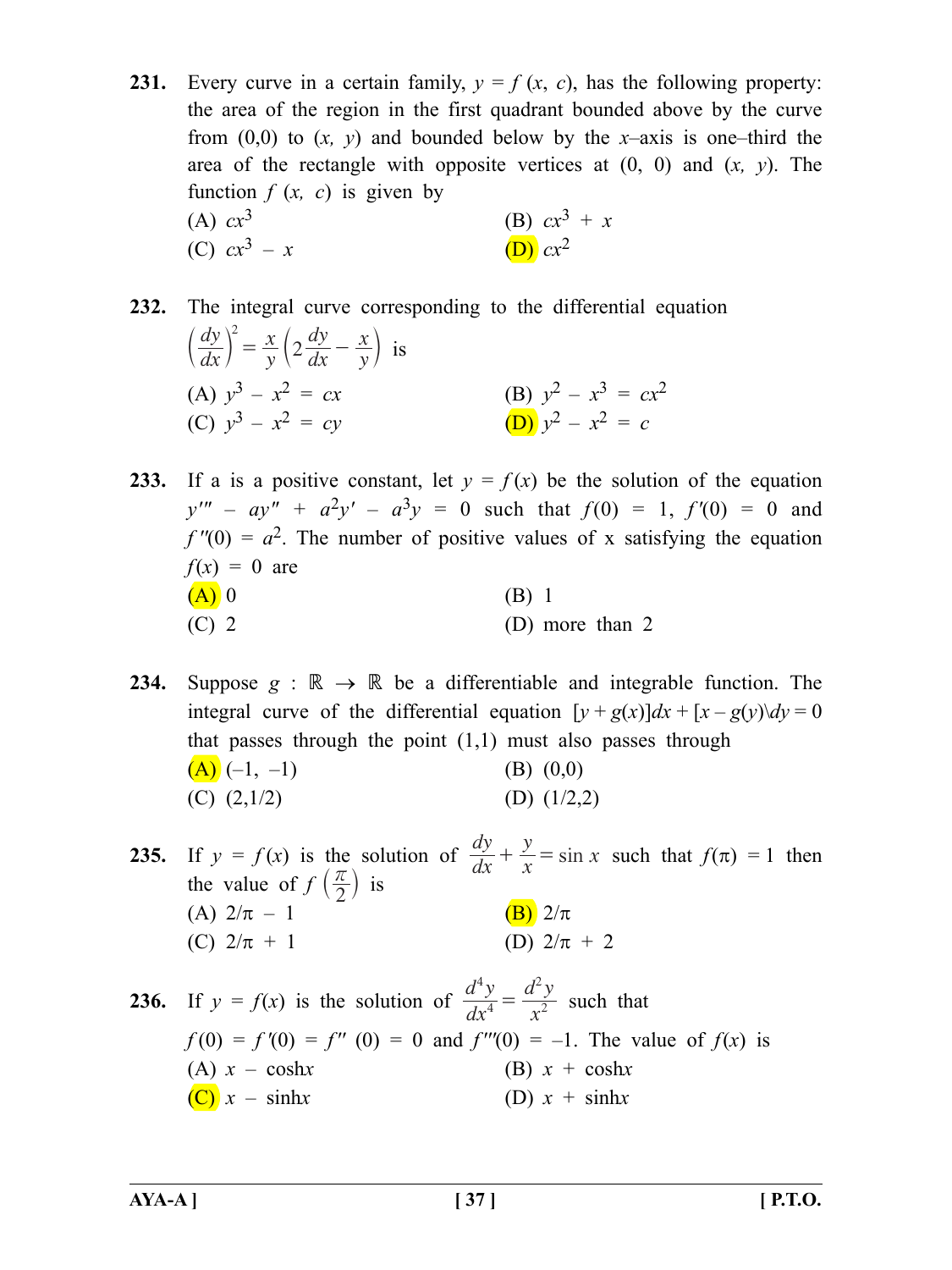- **237.** The general solution of the equation  $2y'' + 7y'' + 3y = 6$  is  $(A)$   $y = 2x + c_1 + c_2e^{-x/2} + c_3e^{-3x}$ (B)  $y = 2 + c_1 + c_2 e^{-x/2} + c_3 e^{-3x}$ (C)  $y = x^2 + c_1 + c_2 e^{-x/2} + c_3 e^{-3x}$ (D)  $y = 2x + c_1 + c_2e^{-x/2} + c_3e^{-2x}$
- **238.** The equation  $(3xy^2 5y)dx + (2x^2y 3x)dy = 0$  has an integrating factor of the form  $g(x, y) = x^m y^n$  then its general solution is (A)  $x^4y^2$  (0.5*xy* – 1) = *c*<br>(C)  $x^5y^3$  (2*xy* – 1) = *c*<br>(D)  $x^5y^3$  (0.5*xy* – 1) = *c* (C)  $x^5y^3$  (2*xy* – 1) = *c*

**239.** For a curve in xy plane the slope is given by  $\frac{1}{x^2 + 3y}$ *xy*  $3y^2 + 1$  $1 - 2$  $\frac{1-2xy}{x^2+3y^2+1}$ . The equation of the curve given that it passes through the point (1, 1). (A)  $\frac{1}{3}x^3 + 3xy^2 + x + y - xy^2 = \frac{13}{3}$ (B)  $\frac{1}{3}x^3 + 3xy^2 - x + y - xy^2 = \frac{13}{3}$ (C) *xy*2 + *y*3 + *x* – *y =* 2 (D) *x*2*y* + *y*3 – *x* + *y =* 2

**240.** The general solution of the differential equation  $\frac{dy}{dx}$ *dy*  $=\frac{x+y}{x}$  is (A)  $e^{y/x} = cx$  (B)  $e^{y/x} = cy$ (C)  $e^{x/y} = cx$  (D)  $e^{x/y} = cy$ 

**241.** Consider the family F of circles in the *xy*–plane,  $(x-c)^2 + y^2 = c^2$ , that are tangent to the *y*–axis at the origin. Which of the following gives the differential equation that is satisfied by the family of curves orthogonal to F?

(A) 
$$
y' = \frac{x}{x - y}
$$
  
\n(B)  $y' = \frac{x}{y - x}$   
\n(C)  $y' = \frac{xy}{y - x}$   
\n(D)  $y' = \frac{2xy}{x^2 - y^2}$ 

**242.** Suppose  $g(x, y)$  be the function defined for all x and all nonzero y such that the differential equation  $(\sin xy)dx + g(x, y)dy = 0$  is exact and  $g(0, y) = 0$  for all  $y \neq 0$ . What is  $g(x, 1)$ ? (A)  $\sin x + \cos x - 1$  (B)  $x \sin x + \cos x - 1$ (C)  $x\sin x + \cos x + 1$  (D)  $x\sin x + \cos x$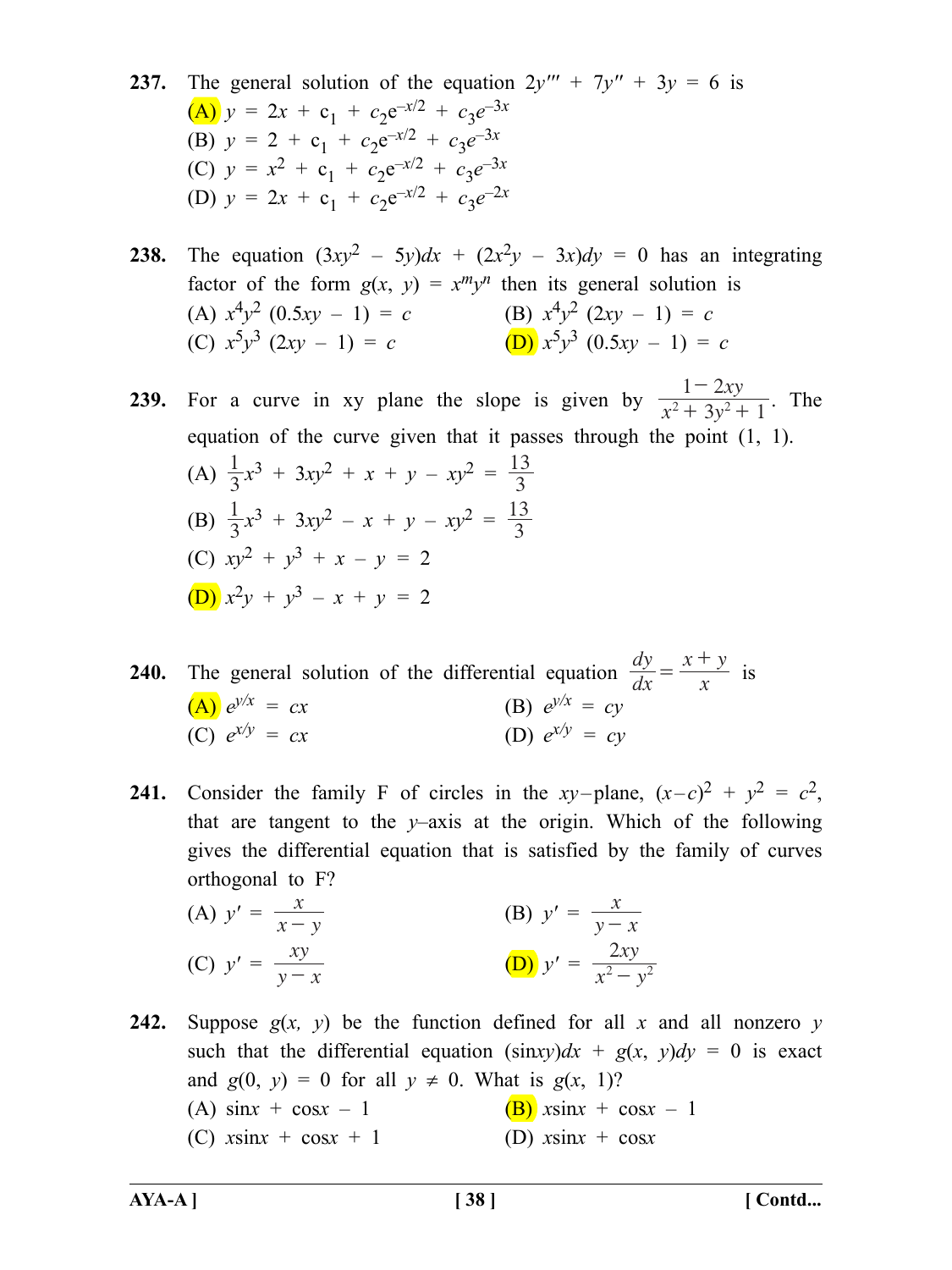**243.** If  $w = f(x, y)$  is a solution of the partial differential equation *x w*  $2\frac{\partial w}{\partial x} - 3\frac{\partial w}{\partial y}$  $-3\frac{\partial w}{\partial y} = 0$  then *w* could equal (A)  $(2x - 3y)^6$ (B) sin  $[log(3x - 2y)]$ (C)  $e^{\tan^{-1}(3x+2y)}$  (D)  $\sqrt{2x+3y}$ 

**244.** There is only one integer, *x*, between 100 and 200 such that integer pair  $(x, y)$  satisfies the equation  $42x + 55y = 1$ . What's the value of x in this integer pair?

| $(A)$ 127 | $(B)$ 148 |
|-----------|-----------|
| $(C)$ 158 | (D) $167$ |

**245.** Let L be the least common multiple of 1001 and 10101. What's the sum of the digits of L?  $(A)$  6 (B) 11 (C) 17 (D) 22

**246.** Let  $x_1$  and  $x_2$  be the two smallest positive integers for which the following statement is true: " $85x - 12$  is a multiple of 19." Then  $x_1 + x_2 =$ (A) 27 (B) 31 (C) 38 (D) 47

**247.** If *x*, *y* and *z* are positive integers such that  $4x - 5y + 2z$  is divisible by 13, then which one of the following must also be divisible by 13? (A)  $6x - 10y - z$  (B)  $x - y - 2z$  $(C)$  –7*x* + 12*y* + 3*z* (D) –5*x* + 3*y* – 4*z* 

**248.** When expressed in its usual decimal notation, the number 100! (that is, 100 factorial) ends in how many consecutive zeros? (A) 20 (B) 24

| (C) 30 | $(D)$ 32 |
|--------|----------|
|--------|----------|

**249.** How many generators does the group  $(\mathbb{Z}_{24}^+)^{\dagger}$  have? (A) 2 (B) 6  $(C)$  8 (D) 10

**250.** Which one of the following groups is cyclic? (A)  $\mathbb{Z}_2 \times \mathbb{Z}_4$ <br>
(B)  $\mathbb{Z}_2 \times \mathbb{Z}_6$ <br>
(D)  $\mathbb{Z}_3 \times \mathbb{Z}_4$ <br>
(D)  $\mathbb{Z}_3 \times \mathbb{Z}_6$ (C)  $\mathbb{Z}_3 \times \mathbb{Z}_4$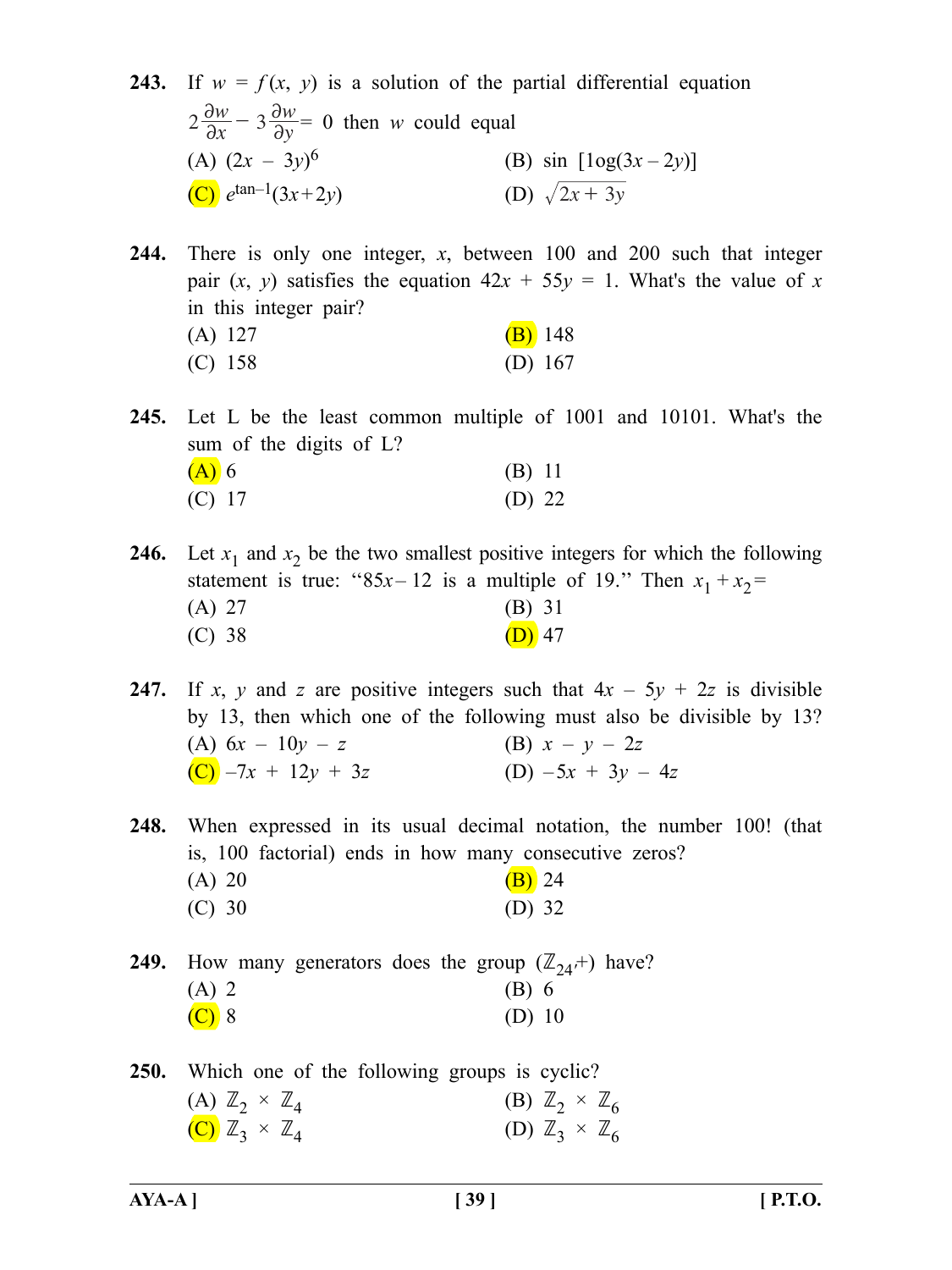**251.** If G is a group of order 12, then G must have a subgroup of all of the following orders except

| $(A)$ 2 | $(B)$ 3 |
|---------|---------|
| $(C)$ 4 | $(D)$ 6 |

**252.** How many subgroups does the group  $\mathbb{Z}_3 \oplus \mathbb{Z}_{16}$  have?<br>
(A) 6 **(B)** 10  $(B)$  10  $(C)$  12  $(D)$  20

**253.** If  $S = \{a \in \mathbb{R}^+ : a \neq 1\}$ , with the binary operation • defined by the equation  $a \cdot b = a^{\log b}$  (where  $\log b = \log_b b$ ), then  $(S, \cdot)$  is a group. What is the inverse of  $a \in S$ ? (A) *e*/log*a* (B) *e–log a* (C)  $e^{\log(1/a)}$  (D)  $e^{(1/\log a)}$ 

**254.** Which of the following are subgroups of  $GL(2, \mathbb{R})$ , the group of invertible  $2 \times 2$  matrices (with real elements) under matrix multiplication? I.  $T = \{A \in GL(2, \mathbb{R}) : \text{det}A = 2\}$ II.  $U = \{A \in GL(2, \mathbb{R}) : A \text{ is upper triangular}\}\$ III.  $V = \{A \in GL(2, \mathbb{R}) : \text{trace}(A) = 0\}$ (A) I and II only  $(B)$  II only (C) II and III only (D) III only

**255.** Let *p* and *q* be distinct primes. How many (mutually nonisomorphic) Abelian groups are there of order  $p^2q^4$ ?  $(A) 6$  (B) 8  $(C)$  10 (D) 12

**256.** Let *G* be the group generated by the elements *x* and *y* and subject to the following relations:  $x^2 = y^3$ ,  $y^6 = 1$ , and  $x^{-1}yx = y^{-1}$ . Express in simplest form the inverse of the element  $z = x^{-2}yx^3y^3$  is (A)  $xy^2$  (B)  $xy$ (C) *yx* (D)  $y^2x$ 

**257.** Let *H* be the set of all group homomorphisms  $\phi : \mathbb{Z}_3 \to \mathbb{Z}_6$ . How many functions does H contain?

| $(A)$ 1    | $(B)$ 2         |
|------------|-----------------|
| $\sqrt{2}$ | $(D)$ $\Lambda$ |

(C) 3 (D) 4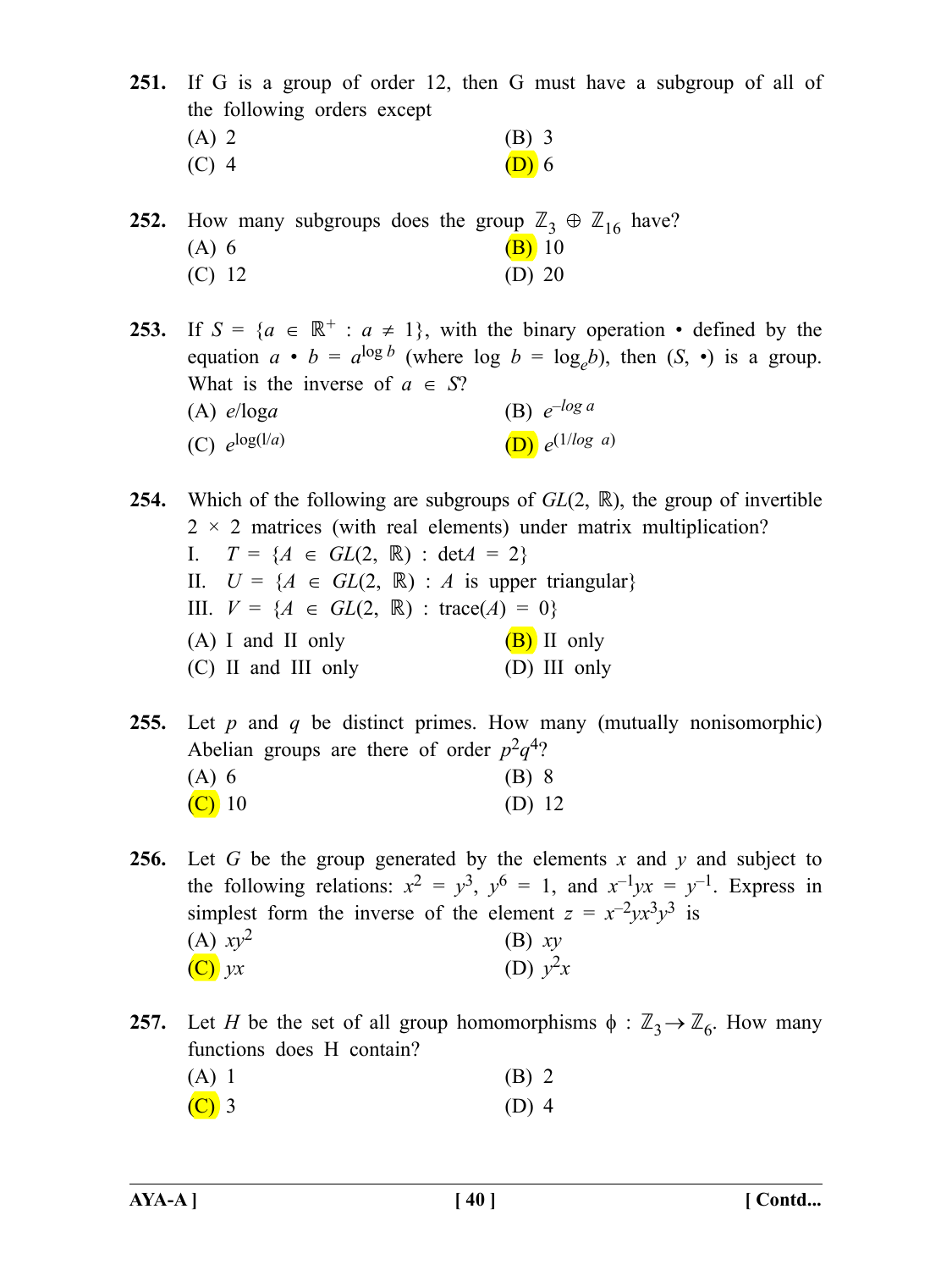**258.** Let *G* be a group of order 9, and let e denote the identity of *G*. Which one of the following statements about *G* cannot be true? (A) There exists an element *x* in *G* such that  $x \neq e$  and  $x^{-1} = x$ . (B) There exists an element *x* in *G* such that  $x \neq e$  and  $x^2 = x^5$ . (C) There exists an element *x* in *G* such that  $\langle x \rangle$  has order 3. (D) *G* is cyclic.

**259.** Let *R* be a ring; an element *x* in *R* is said to be idempotent if  $x^2 = x$ . How many idempotent elements does the ring  $\mathbb{Z}_{20}$  contain?

| $(A)$ 2 | $(B)$ 4 |  |
|---------|---------|--|
| $(C)$ 5 | $(D)$ 8 |  |

**260.** Which of the following rings are integral domains? I.  $\mathbb{Z} \oplus \mathbb{Z}$ II.  $\mathbb{Z}_{p'}$  where *p* is a prime III.  $\mathbb{Z}_{p2}$ <sup>*'*</sup> where *p* is a prime (A) I and II only  $(B)$  II only (C) II and III only (D) III only

**261.** Which one of the following rings does not have the same number of units as the other three?

| $(A) \mathbb{Z} \oplus \mathbb{Z}$     |  | $(B) \mathbb{Z} \oplus \mathbb{Z}_3$ |  |  |
|----------------------------------------|--|--------------------------------------|--|--|
| $(C)$ $\mathbb{Z} \oplus \mathbb{Z}_5$ |  | (D) $\mathbb{Z} \oplus \mathbb{Z}_6$ |  |  |

**262.** How many elements x in the field  $\mathbb{Z}_{11}$  satisfy the equation  $x^{12} - x^{10} = 2$ ? (A) 1 (B) 2  $(C)$  3 (D) 4

263. Which of the following are subfields of  $\mathbb C$ 

| I. $K_1 = \{a + b\sqrt{\frac{2}{3}} : a, b \in \mathbb{Q}\}\$                   |                          |
|---------------------------------------------------------------------------------|--------------------------|
| II. $K_2 = \{a + b\sqrt{2} : a, b \in \mathbb{Q} \text{ and } ab < \sqrt{2}\}\$ |                          |
| III. $K_3 = \{a + bi : a, b \in \mathbb{Z} \text{ and } i = \sqrt{-1}\}\$       |                          |
| $(A) K_1$ only                                                                  | (B) $K_1$ and $K_2$ only |
| (C) $K_3$ only                                                                  | (D) $K_1$ and $K_3$ only |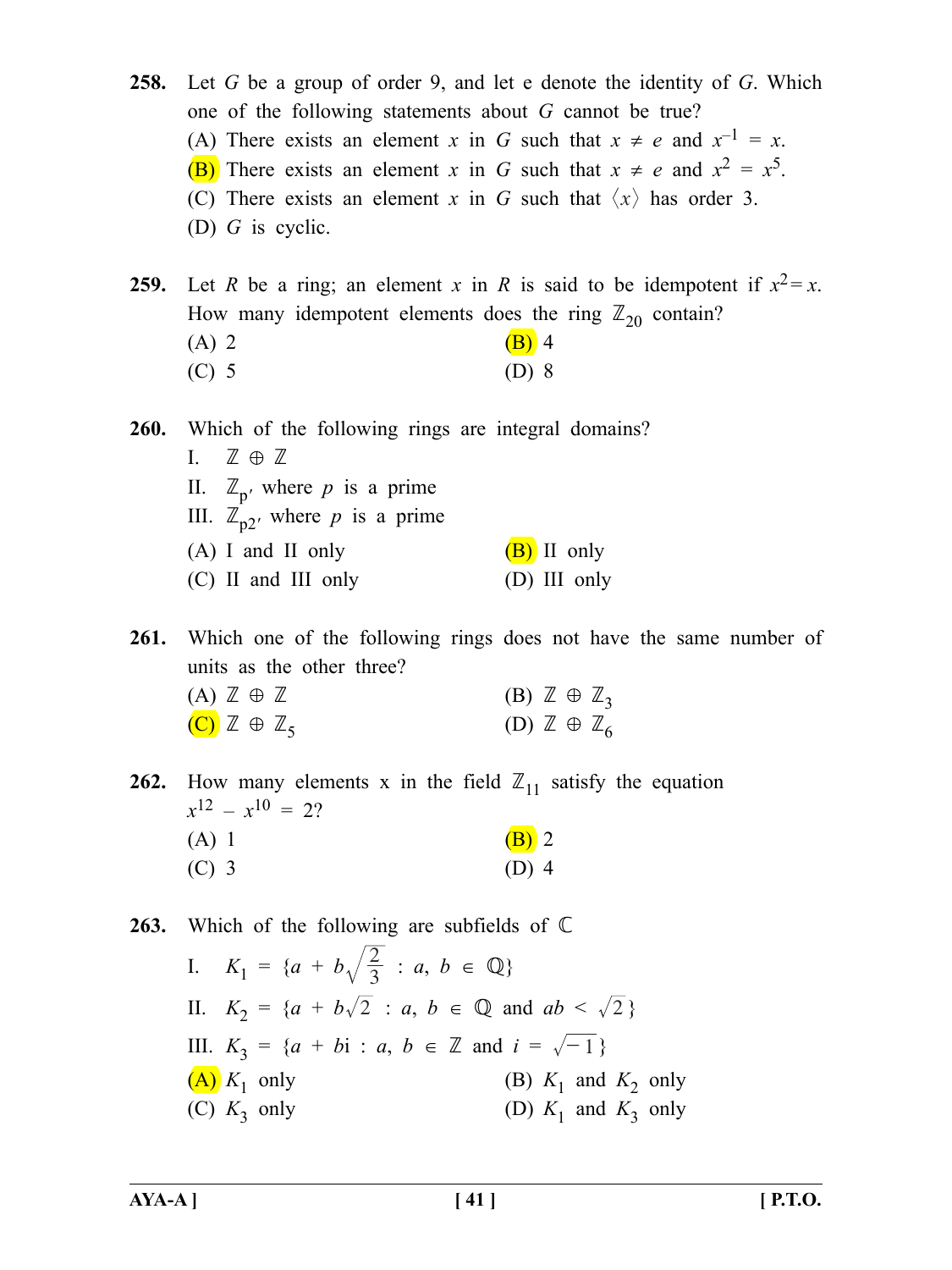**264.** Let's say that the personal code for your ATM card consists of six characters, each of which can be any letter or numerical digit. How many possible personal codes are there? (A) 36! (B)  $36!/(6! \times 30!)$ (C)  $36^6$  (D)  $36!/30!$ 

**265.** In the symmetric group  $S_5$ , the permutation  $(1, 3, 5, 4)$  is equal to (A) (3, 5, 4, 1) (B) (5, 4, 1, 3) (C)  $(4, 1, 3, 5)$  (D) All of the above.

**266.** In a horse race consisting of 8 horses, how many different win-placeshow (the top three) finishing orders are there?  $(A)$  336 (B) 236

| (4)     | $(D)$ 200 |
|---------|-----------|
| (C) 562 | (D) $486$ |

**267.** How many 3-element subsets does a set containing 9 elements have? (A) 82 (B) 83  $(C)$  84 (D) 85

**268.** In how many ways can we write the number 4 as the sum of 5 nonnegative integers?

| (A) 60 | $(B)$ 70 |  |
|--------|----------|--|
| (C) 80 | (D) $90$ |  |

**269.** Each of the first ten positive integers is written on a slip of paper, and the ten slips are tossed into a hat. What's the probability that someone will pull out a prime number?  $(A)$  2/5 (B) 5/8

- (C) 3/4 (D) 1/2
- **270.** Two points *x* and *y* are selected at random in the interval [0,1]. What's the probability that the product *xy* will be less than 2 ?

| (A) $\frac{1}{2}$ (1 – log2) | (B) $\frac{1}{3}$ (1 + log2) |
|------------------------------|------------------------------|
| (C) $\frac{1}{2}$ (1 + log2) | (D) $\frac{1}{3}$ (1 – log2) |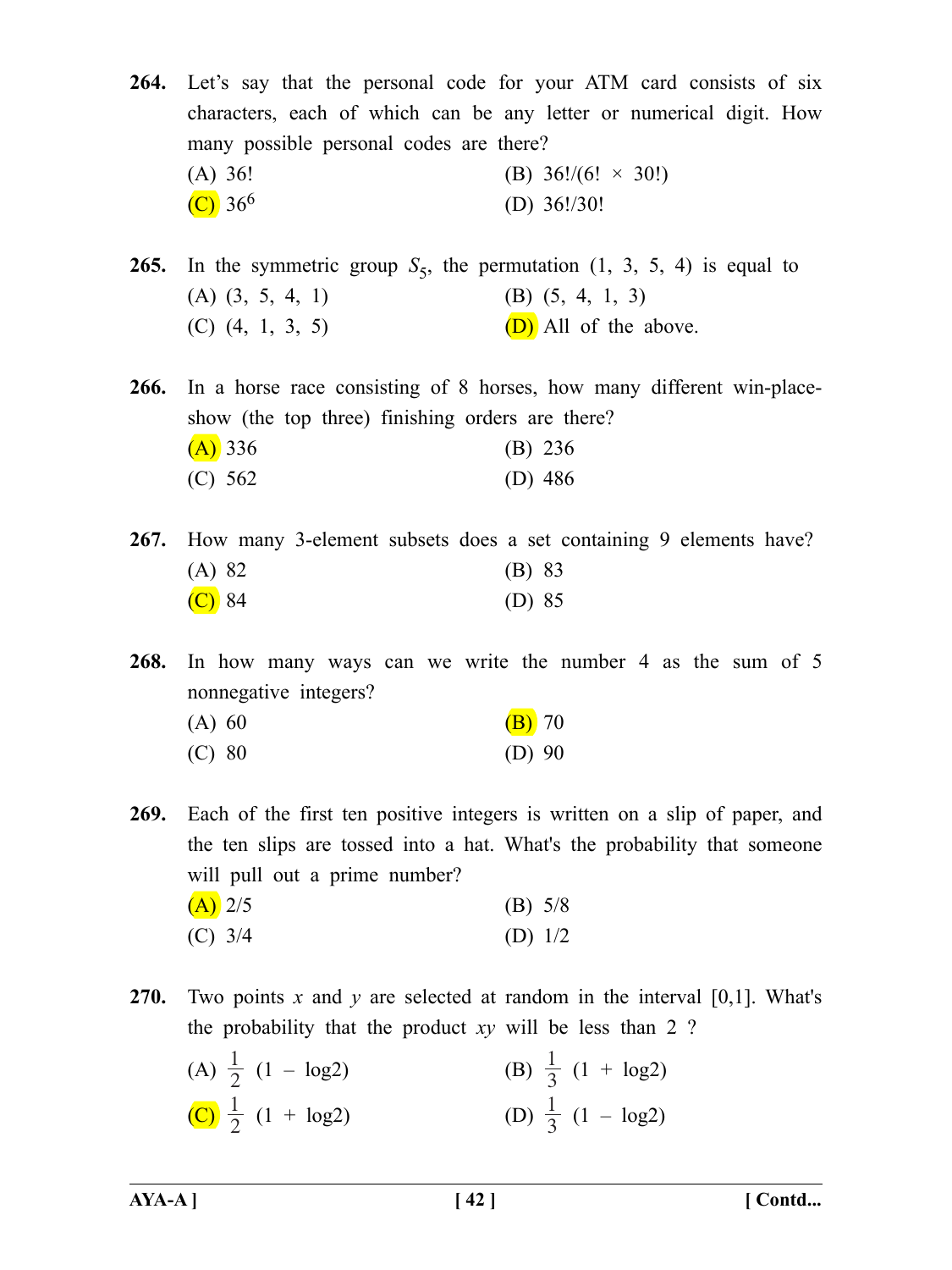**271.** If *A* and *B* are events in a probability space then which of the following statements are true?  $(P(A \cup B) = P(A) + P(B) - P(A \cap B)$ (B) *A* and *B* are independent if and only if  $P(A \cap B) = P(A) P(B)$ . (C) If *A* and *B* are mutually exclusive, then  $P(A \cup B) = P(A) + P(B)$ . (D) All of the above.

**272.** A gambler throws two fair dice twice. Let *A* be the event that the first toss is a 7 or an 11, and let *B* be the event that the second toss is an 11. What's *P*(*A* or *B*)? (A) 42 / 161 (B) 43 / 162 (C)  $44 / 163$  (D)  $45 / 164$ 

**273.** Let E be an algebra of sets on S that contains the sets *A* and *B*, on which a probability measure P is defined. Given that the events *A* and  $B^c$  are independent, where  $B^c$  represents the event that B does not occur,  $P(A) = 1/4$ , and  $P(B) = 1/3$ , what is  $P(A \text{ or } B^c)$ ? (A)  $1/4$  (B)  $1/2$  $(C)$  3/4 (D) None of the above

**274.** Let *X* be a random variable whose distribution function is  $f_x(t) = \begin{cases} 0 \text{ for } t < 0 \\ 1 - e^{-2t} \text{ for } t \ge 0 \end{cases}$ *t*  $e^{-2t}$  for t for for  $\lt$  $1 - e^{-2t}$  for  $t \ge 0$  The value of  $P(X \le 1/2)$  and  $P(1/3 < X \le 2/3)$  are (A)  $(1 - e)$  and  $(e^{2/3} - e^{4/3})$  (B)  $(1 - e^{-1})$  and  $(e^{-2/3} - e^{-4/3})$ (C)  $(1 - e)$  and  $(e^{2/3} - e^{-4/3})$  (D)  $(1 - e^{-1})$  and  $(e^{-2/3} - e^{4/3})$ 

**275.** A company hires a marketing consultant who determines that the length of time (in minutes) that a consumer spends on the company's Web site is a random variable *X* whose probability density function is  $f_{\rm x}(t) =$ *t*  $e^{-t/6}$  for t 0 for  $t < 0$  $\frac{1}{6} e^{-t/6}$  for  $t \ge 0$ for for  $\lt$  $\frac{1}{6} e^{-t/6}$  for  $t \ge 0$ <sup>What is the probability that a consumer will</sup> spend more than 10 minutes on the company's Web site? (A)  $e^{-5/3}$  (B)  $e^{-3}$ (C)  $e^{-3/5}$  (D)  $e^{-5}$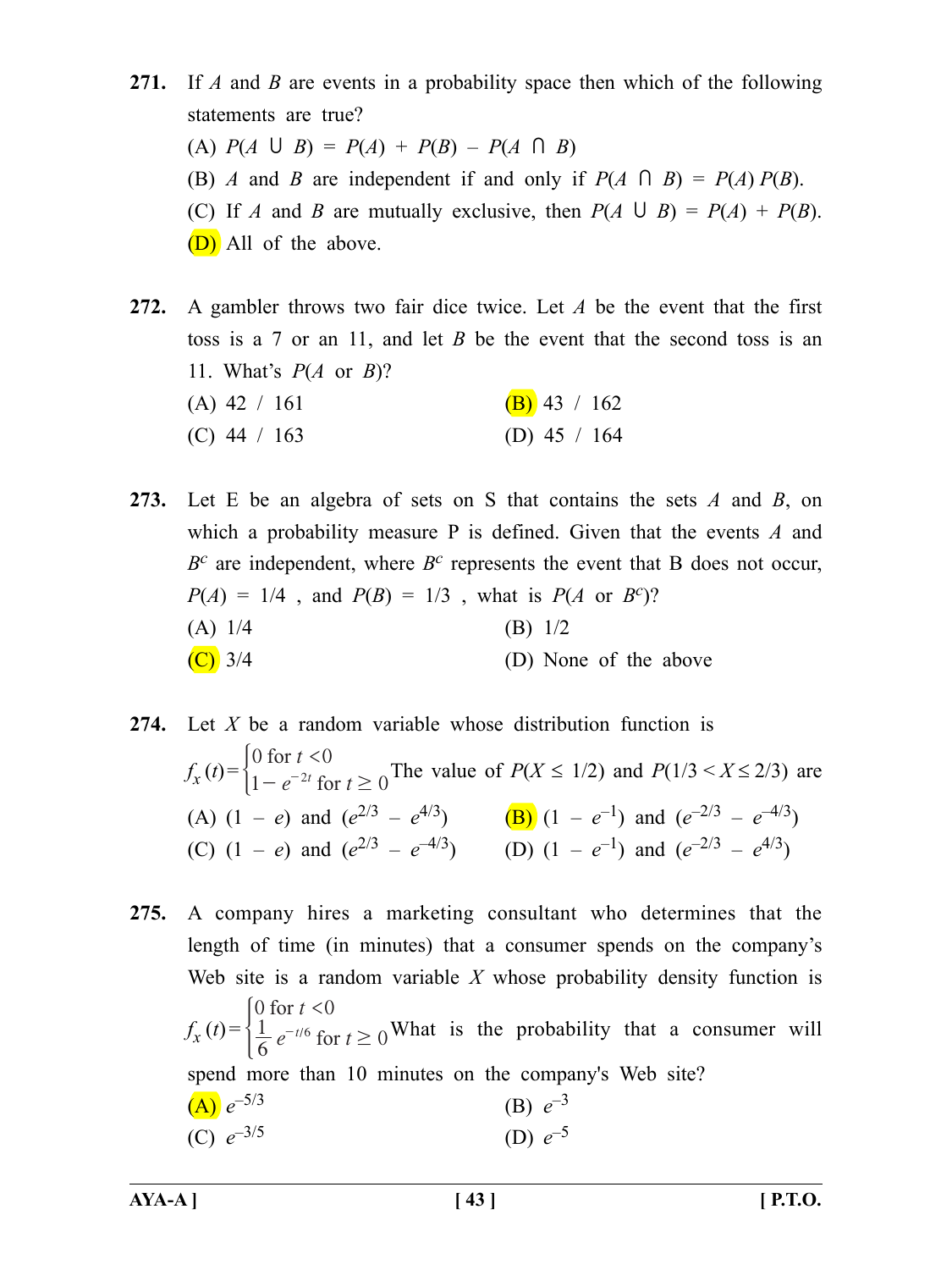**276.** Let *X* be a random variable whose probability density function is:  $f(x) = \frac{1}{4} x^3$  for  $0 < x < 2$  $\cot x \ge 2$  $\int 0$  for  $x \le 0$  $\frac{1}{4}x^3$  for  $0 < x <$  $\overline{\phantom{a}}$  $\overline{\phantom{a}}$  The standard deviation of *X* is (A)  $2\sqrt{3}/5$  (B)  $2\sqrt{5}/7$ (C)  $2\sqrt{6}/15$  (D)  $2\sqrt{7}/9$ 

**277.** If A be the subset  $(1, 2)$  in  $\mathbb R$  then the exterior of *A* is (A)  $(1, 2)$  (B)  $[1, 2]$  $(C)$  ( $-\infty$ , 1) U (2,  $\infty$ ) (D) None of the above

**278.** If *A* be the subset  $(0, 1)$  U  $(1, 2)$  in  $\mathbb R$  then the boundary of *A* is (A)  $(0, 1)$  U  $(1, 2)$  (B)  $(-\infty, 0)$  U  $(2, \infty)$ (C)  $[0, 2]$  (D)  $\{0, 1, 2\}$ 

**279.** If *A* be the subset  $(0, 1) \cup \{2\} \cup [3, 4]$  in  $\mathbb{R}$  then the closure of *A* is (A)  $(0, 1)$  U  $(3,4)$  (B)  $\{0,1, 2, 3,4\}$ (C)  $[0, 1] \cup \{2\} \cup [3, 4]$  (D)  $[0, 1] \cup [3, 4]$ 

- **280.** If *X* be a nonempty set, and let  $\mathbb{B}$  be a collection of subsets of *X* then which of the following is true?
	- I. For every *x* in *X*, there is at least one set  $B \in \mathbb{B}$  such that  $x \in B$ .
	- II. If  $B_1$  and  $B_2$  are sets in *B* and  $x \in B_1 \cap B_2$ , then there exists a set  $B_3 \in \mathbb{B}$  such that  $x \in B_3 \subseteq B_1 \cap B_2$ .
	- (A) I only (B) II only (C) both I and II (D) None of the above

**281.** Which of the following subsets of  $\mathbb{R}^2$  are open in the product topology? (A) The interior of the unit circle (boundary not included)

- (B) The line  $y = x$
- (C) The set  $(1, 2] \times (1, 2)$
- (D) None of the above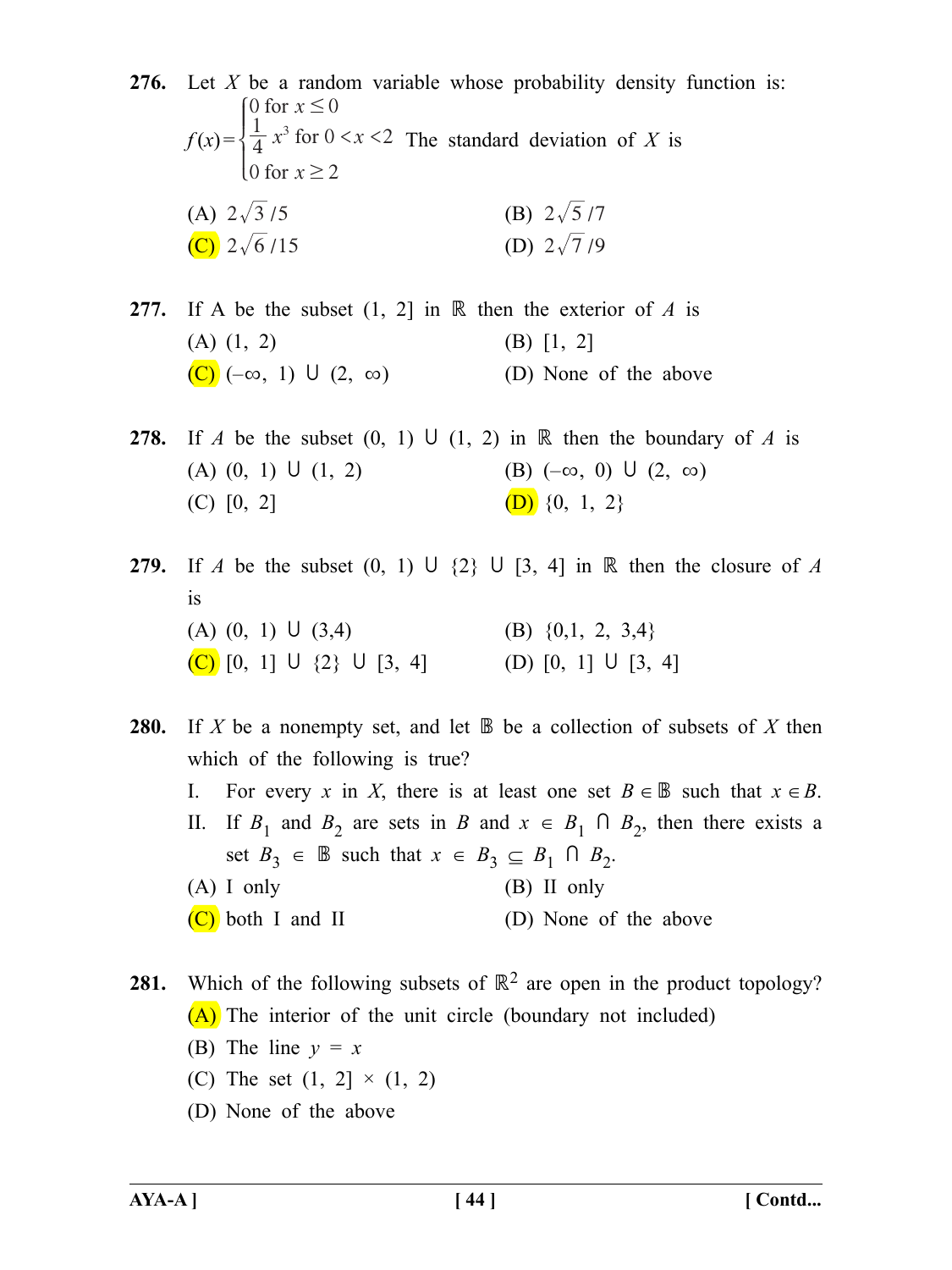**282.** If  $f(z) = z - \tan^{-1}z$  then the solution of the equation  $f'(z) = \frac{4}{3}$  is (A)  $z = \pm 1 - i$  (B)  $z =1 \pm i$ (C)  $z = 1 \pm 2i$  (D)  $z = \pm 2i$ 

**283.** If *C* is the circle  $|z - i| = 1/2$ , oriented counterclockwise, the value of the integral is  $\oint_C \frac{z+1}{z(z-i)^2} dz$  $\oint_C \frac{z+1}{z(z-i)^2} dz$  is (A)  $\pi i/2$  (B)  $\pi i/4$  $(C)$  2π*i* (D) 3π*i*/4

**284.** Let  $P(x) = x^3 + \frac{4}{3}x^2 - \frac{59}{9}x + 2$ . Perform two iterations of the bisection method to approximate the root closest to  $x = 0$ . The root after two iteration is

| $(A)$ 3/8 | $(B)$ 1/4 |  |
|-----------|-----------|--|
| $(C)$ 2/3 | (D) $4/9$ |  |

**285.** For which of the following intervals does  $P(x) = 4x^3 - 4x^2 - 33x + 45$ have a zero? (A)  $[-2, -1]$  (B)  $[-1, 0]$ (C)  $[0, 1]$  (D)  $[2, 3]$ 

**286.** A fair die is tossed twice. About how many times would you expect to roll 3 or greater? (A) 2 (B)  $4/3$ (C) 1 (D)  $1/2$ 

**287.** Which of the following sets is not countably infinite?

- $(A)$   $\mathbb{Q}$ , the set of rational numbers.
- (B)  $\mathbb{Z}$ , the set of all integers
- $(C)$   $\mathbb{Q}^c$ , the set of all irrational numbers
- (D)  $\mathbb{Z}^+$ , the set of positive integers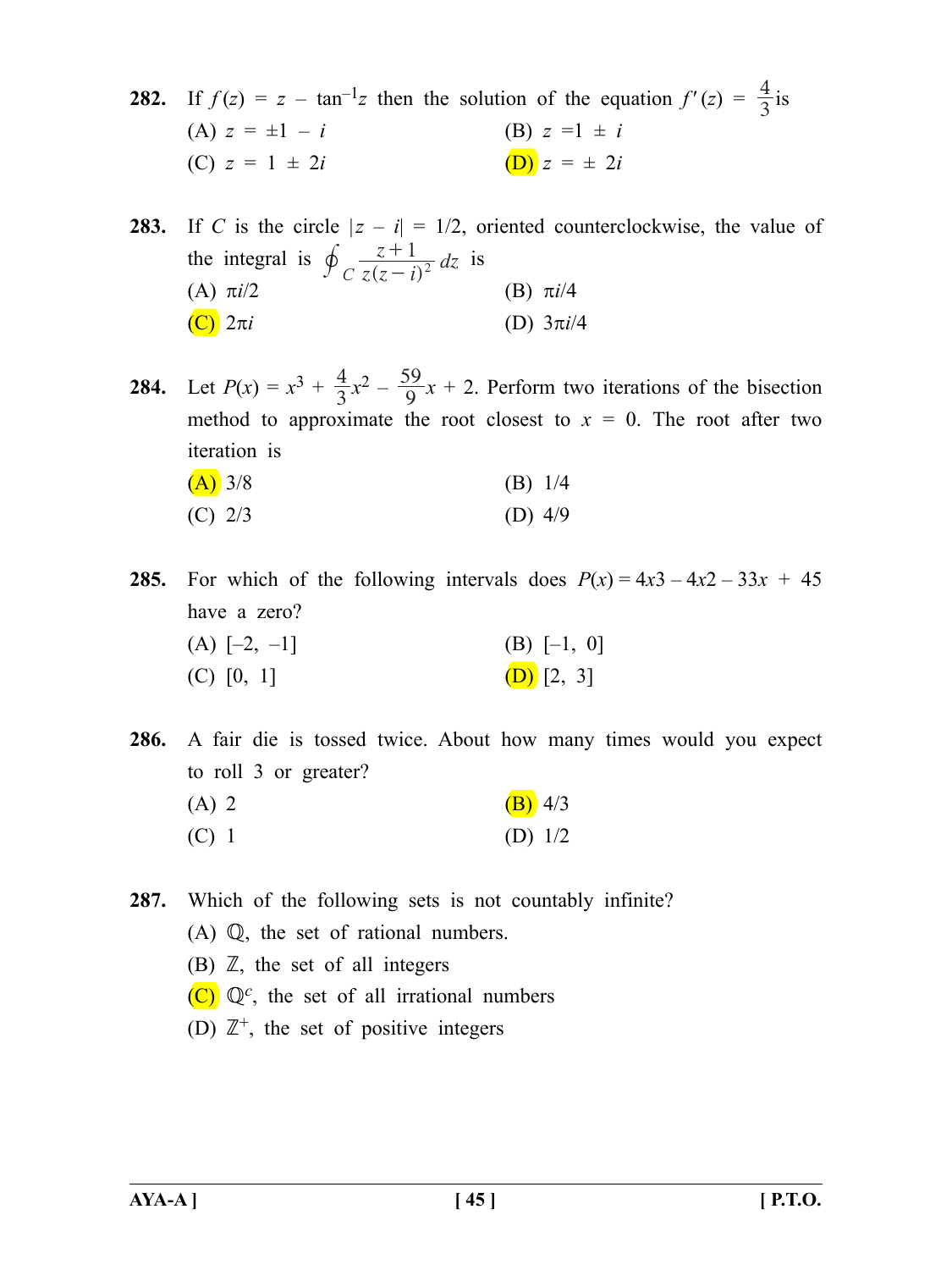# **288.** What is the coefficient of the  $(z - 2)^{-1}$  term in the Laurent series for  $f(z) = 1/(z - 5)$  centered at  $z = 2$ ? (A) 81 (B) 27 (C) 9 (D) 1

**289.** Let *g*(*x*) be a polynomial function whose derivative is continuous and non zero on the interval  $[a, b]$ . Suppose there exists a  $y$  on this same interval such that  $g(y)=0$ . Let  $x_0$  be an arbitrary *x*-value in the interval. Then  $x_1$  is the *x*–intercept of the line tangent to  $g(x)$  at  $x_0$ . For each subsequent *n*,  $x_n$  is the *x*–intercept of the line tangent to  $g(x)$  at  $x_{n-1}$ . Which formula best approximates the root of  $g(x)$  using the method described above?

(A) 
$$
x_{n+1} = x_n - g(x)/g^n(x)
$$
  
\n(B)  $x_{n+1} = x_n - g'(x)/g''(x)$   
\n(C)  $x_{n+1} = x_n + g(x)/g'(x)$   
\n(D)  $x_{n+1} = x_n - g(x)/g'(x)$ 

- **290.** If  $x^2 = 40$ , use Newton's method twice to approximate the value of x to three decimal places to get the approximate *x* as  $(A)$  6.325 (B) 6.326 (C) 6.327 (D) 6.328
- **291.** The Laurent series expansions of the function  $f(z) = \frac{1}{z-3}$  that is valid in the annulus  $|z - 4| > 1$  is

(A) 
$$
\sum_{n=1}^{\infty} (4-z)^{-n-1}
$$
  
\n(B)  $\sum_{n=0}^{\infty} (-1)^n (z-4)^{-n}$   
\n(C)  $\sum_{n=1}^{\infty} (-1)^n (z-4)^{-n-1}$   
\n(D)  $\sum_{n=0}^{\infty} (-1)^n (z-4)^{-n-1}$ 

- **292.** A teacher is assigning 6 students to one of three tasks. She will assign students in teams of at least one student, and all students will be assigned to teams. If each task will have exactly one team assigned to it, then which of the following are possible combinations of teams to tasks?
	- I. 90 II. 60 III. 45 (A) I only  $(B)$  I and II only
	- (C) I and III only (D) II and III only